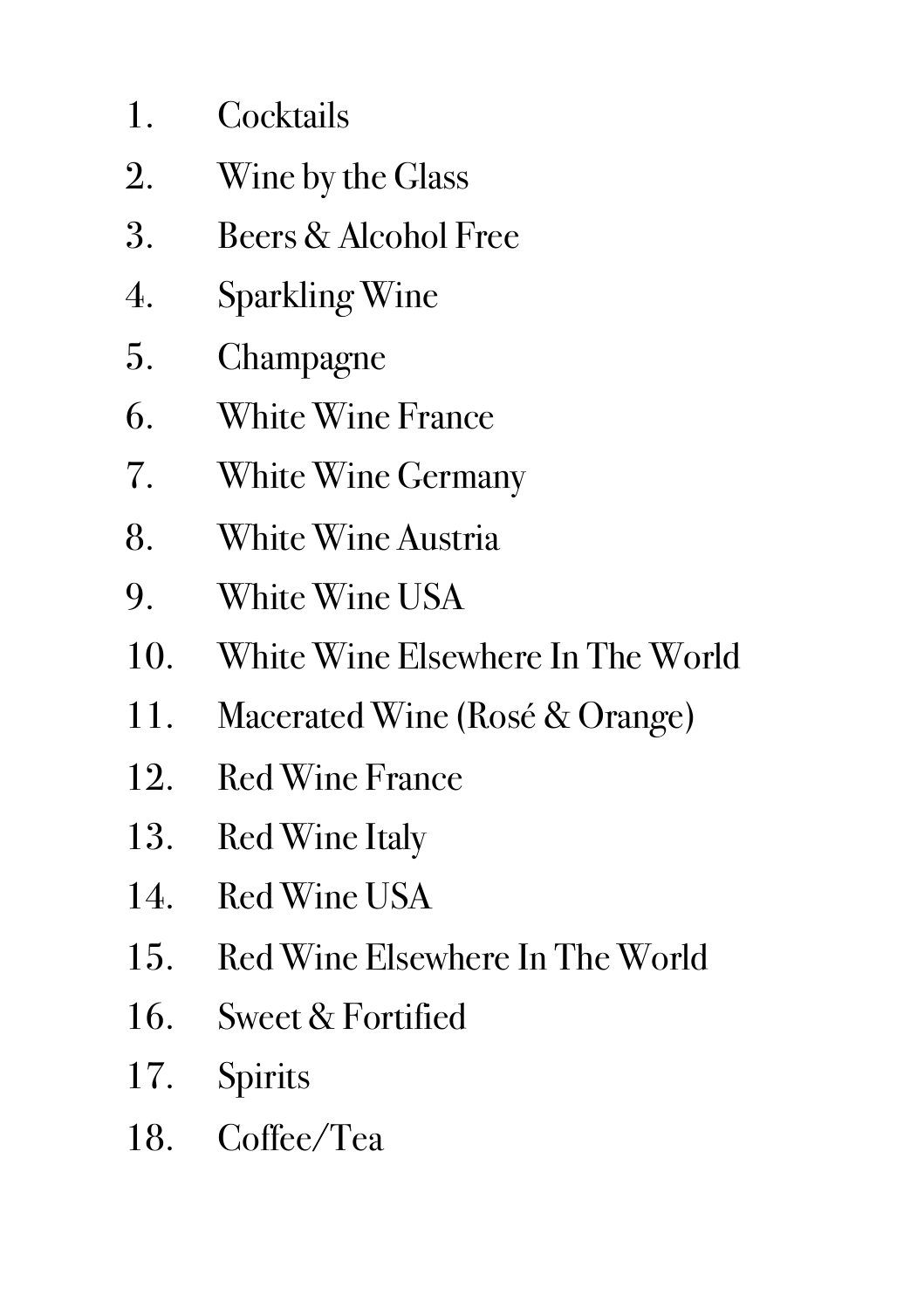# Signatures 165

# Bird Cherry Flower

*Our Favorite Flavor of the Season, Served as a Dry Martini or Sour Gin, Spriteriet Dry Vermouth, Pickled Bird Cherry Flower (Lemon, Egg white)*

# Browned Butter

*Whiskey Sour with Butter & Sage Browned Butter Bourbon, Lemon, Sage, Egg white*

# Without a Buzz

# No-Groni

*"Wow, I Can't Believe This Negroni is Alcohol Free!''*

*Carlbaums Non Alcoholic Gin & Vermouth, Sandbergs Bitter*

95



# Lemon Verbena

*Citrus Packed Goodness Lemon Verbena, Lemon, 3x Acid, Soda*

85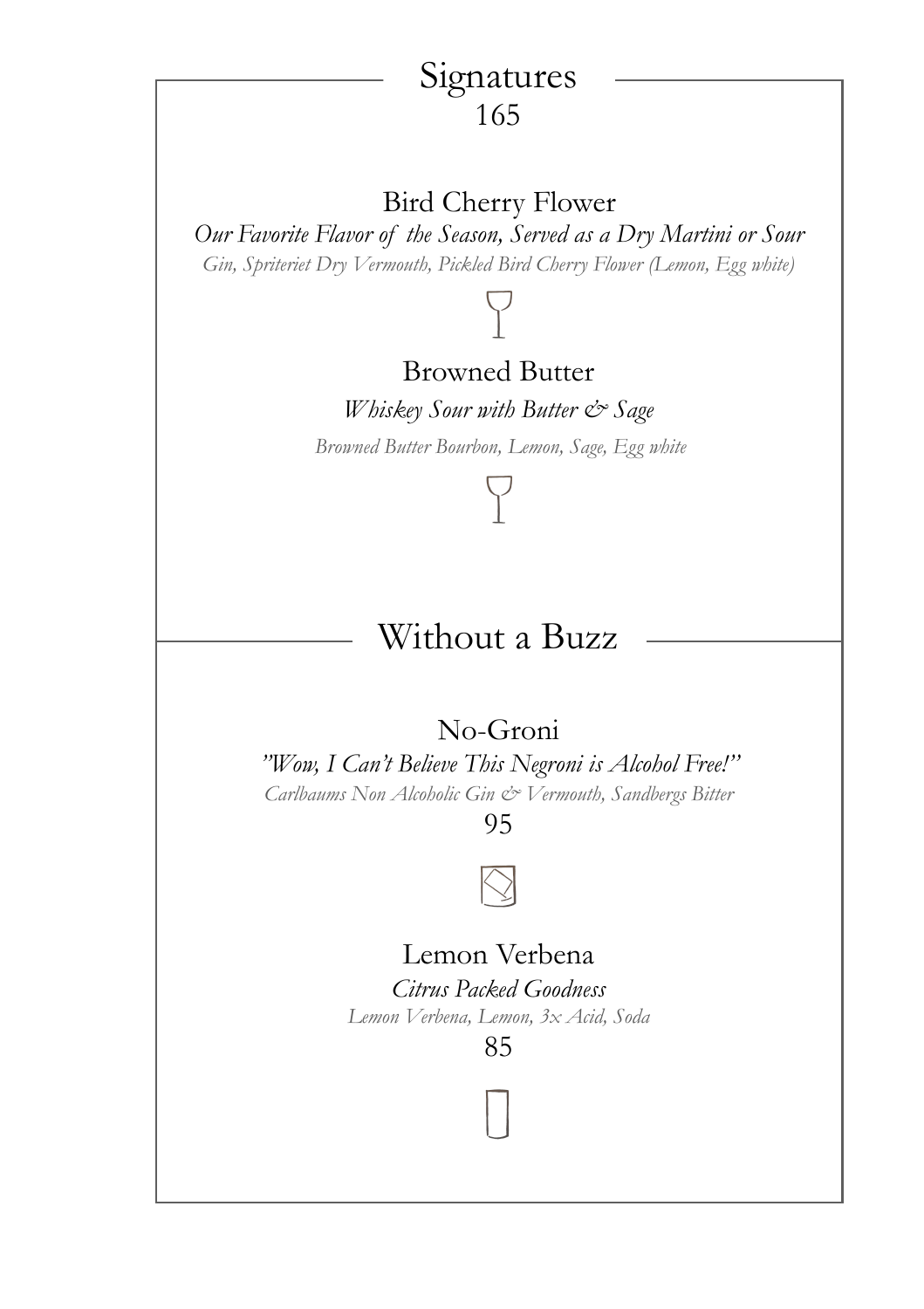# Seasonal

### 165

# Blueberry

*Purple Velvety Negroni Gin, Homemade Bitter Blueberry Liqueur, Spriteriet Rosé Vermouth & Lavender*

# Elderflower

*Sorbet and Bubbles Spriteriet Elderflower, Bubbles & Sorbet (Ask Your Waiter for Todays Flavor)*



Cherry *Boozy, Old Fashioned Style Drink Cherry Infused Bourbon-Cognac Blend, Cherry Syrup & Licorice Bitters*

# Sea Buckthorn & Coconut

*Swedish Pina Colada but Way Different*

*Akvavit, Sea Buckthorn, Roasted Coconut & Lime*



# Rhubarb

*Essentially, It's a Rhubarb Pie in a Glass Vodka, Rhubarb, Viola, Black Tea, Lime, Whey & Bubbles*



Tagetes *A Collins as Green as a Mojito Stockholms Bränneri Akvavit, Dry Vermouth, Tagetes, Lemon & Soda*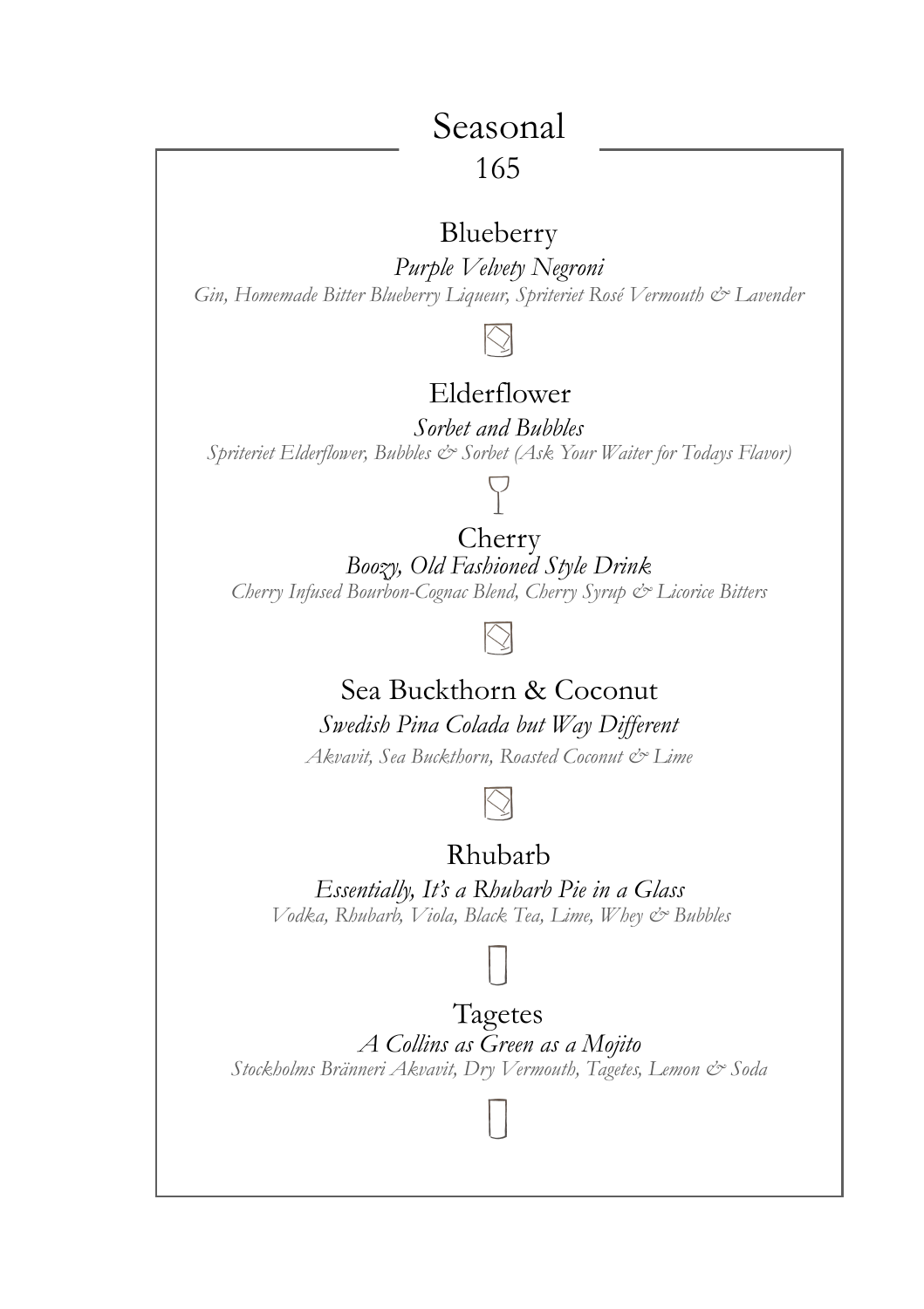# WINE BY THE GLASS

| <b>SPARKLING</b> | 12cl |
|------------------|------|
|                  |      |

| NV | Michel Gonet, Zero Dosage, Blanc de Blancs, Champagne, Frankrike | 165  |
|----|------------------------------------------------------------------|------|
|    | NV Jérome Arnoux Crémant De Jura Brut Nature, Jura, Frankrike    | 130- |

# *WHITE & ROSÉ & ORANGE* 15cl 2020 Domaine de Majas, Cuvée Orange Roussillon, Frankrike, 160 2020 Domaine. Houchart, Côtes de Provence, Provence, Frankrike, 150 2020 Pierre-Olivier Bonhomme, Sauvignon Loire, Frankrike 135 2021 Martin & Anna Arndorfer, Grüner Veltliner, <sub>Kamptal</sub>, Österike 135 2020 Weingut Jochen Beurer, Riesling Trocken, württemberg, Tyskland 130 2020 Domaine André Bonhomme, Viré Clessé, Bourgogne, Frankrike 175

| <b>RED</b>                                                        | 15cl |
|-------------------------------------------------------------------|------|
| 2019 Adega Sainas Castro das Sainas, Ribeira Sacra Spanien        | 170  |
| 2019 Nuiton-Beaunoy, Hautes Côtes De Nuits, Bourgogne Frankrike   | 180  |
| 2019 François de Nicolay, "Les Beaux Jours", Beaujolais Frankrike | 155  |
| 2020 Scarzello, Langhe Nebbiolo Piemonte, Italien                 | 180  |
| 2019 Piedrasassi P.S. Syrah Usa, Santa Barbara                    | 195  |
| 2018 Hartenberg, Cabernet Sauvignon, Stellenbosch, Sydafrika      | 145  |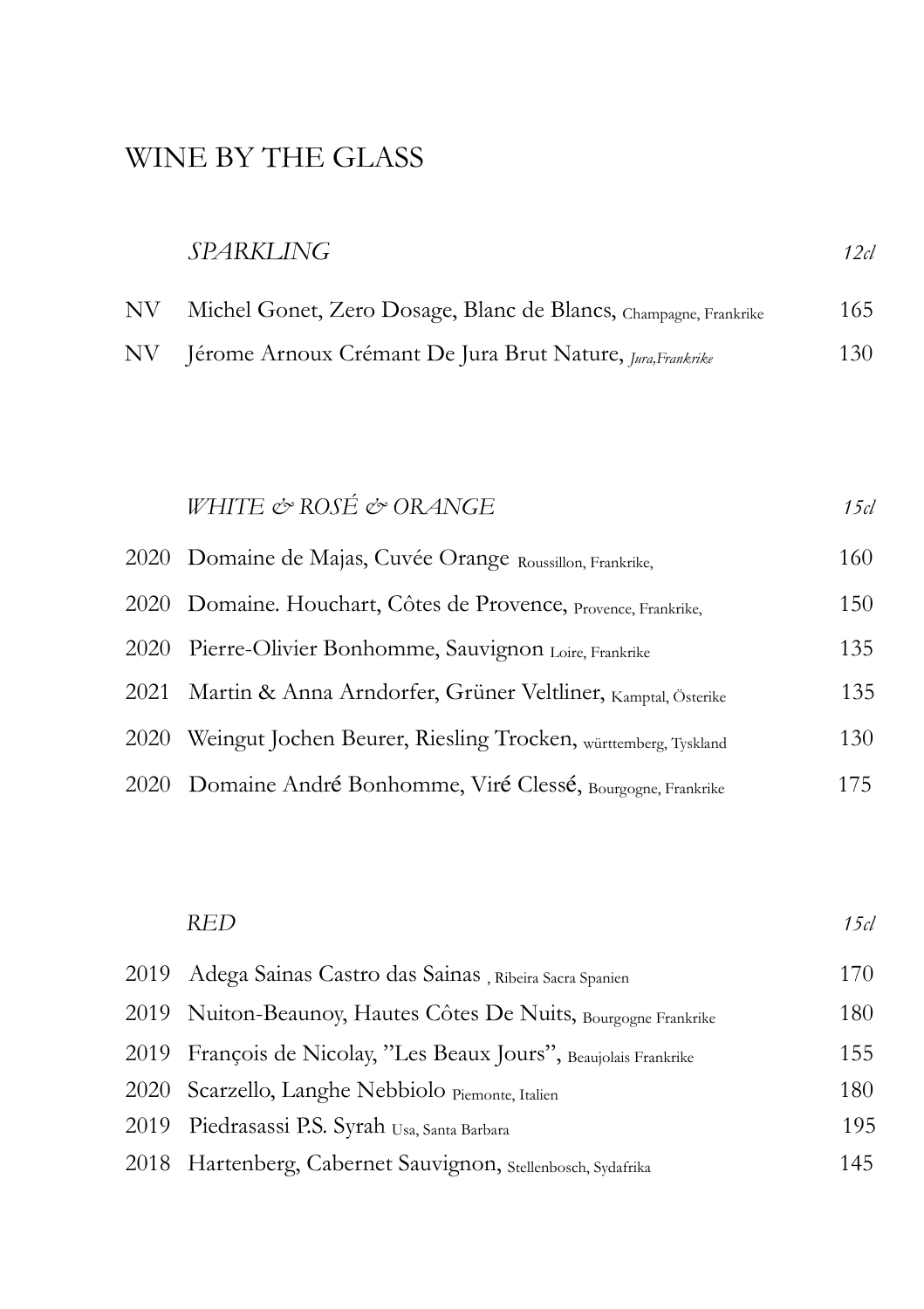### TAP BEER

| Carlsberg Hof                      | 4,2% 35 cl $75$  |  |
|------------------------------------|------------------|--|
| Nya Carnegiebryggeriet Kellerbier  | 5,9% 35 cl 90    |  |
| Nya Carnegiebryggeriet J.A.C.K IPA | $4,5\%$ 35 cl 90 |  |

# BOTTLED BEER/CIDER

| Kronenburg 1664 Blanc                               | $5.0\%$ | 33 cl   | 85  |
|-----------------------------------------------------|---------|---------|-----|
| Bira Poretti                                        | $5.0\%$ | 33 cl   | 85  |
| Nya Carnegie Bryggeriet Hoppy Daze IPA              | $6.0\%$ | 33 cl   | 95  |
| Nya Carnegie Bryggeriet Halo Sour                   | $4.5\%$ | 33 cl   | 95  |
| Nya Carnegie Bryggeriet Beeramisu Coffee Milk Stout | $7\%$   | $33$ cl | 95  |
| Ecusson Cidre                                       | 5.5%    | 33 cl   | 85. |

## ALCOHOL FREE

| Carlsberg Alcohol Free               | 0,5% | 33 cl   | 55 |
|--------------------------------------|------|---------|----|
| <b>Brooklyn Special Effects</b>      | 0,4% | 33 cl   | 60 |
| Richard Juhlin Blanc de Blancs       |      | $20$ cl | 95 |
| Pomologik, Hopple, Humlad Äppelcider |      | $25$ cl | 75 |
| Pomologik Ingrid Marie Äppelmust     |      | $25$ cl | 75 |
| Färna Odlingar Svartvinbär           |      | 33 cl   | 65 |
| Läskeblask                           |      | 33 cl   | 45 |
| Bubbelvatten                         |      | 75 cl   | 35 |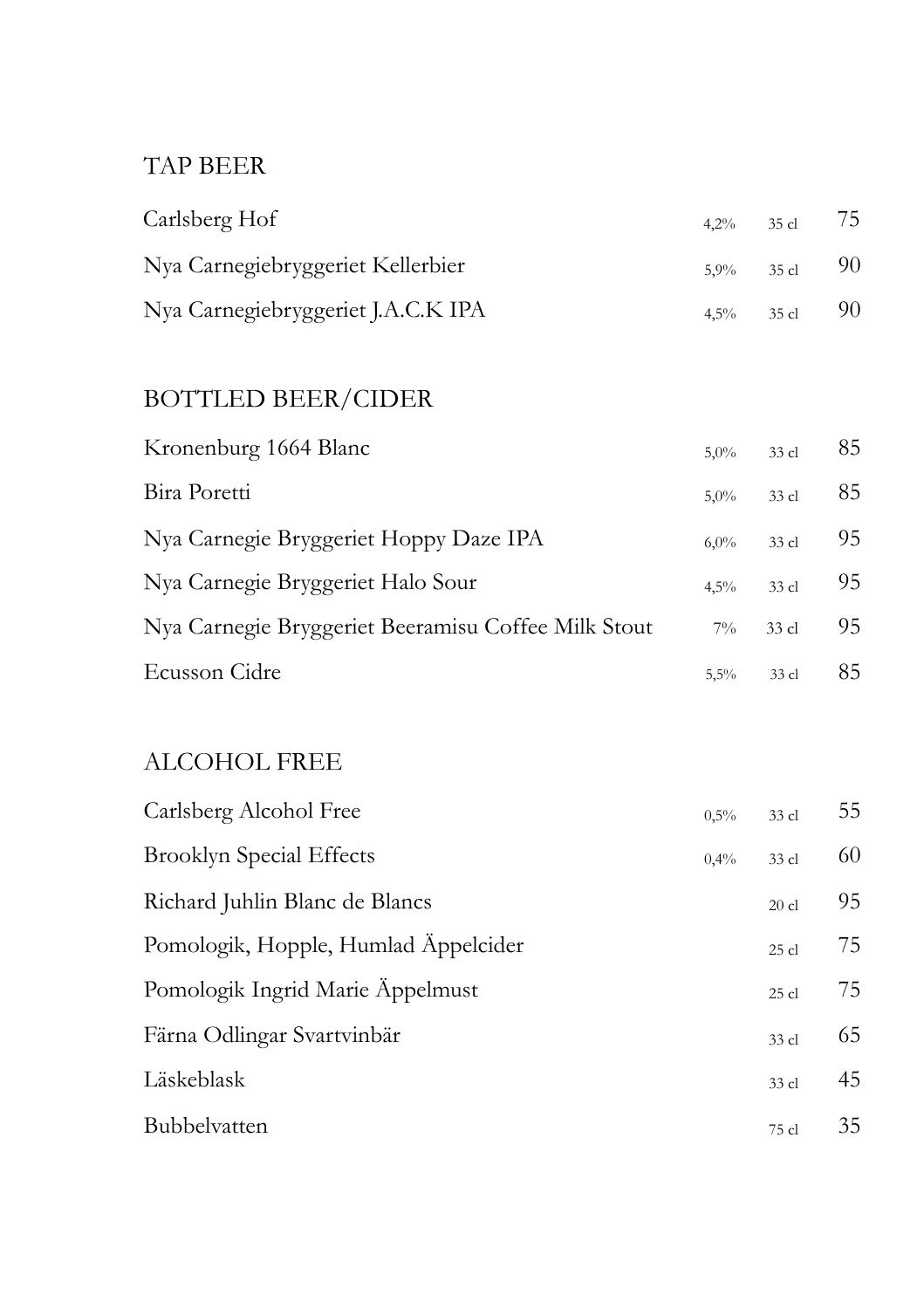#### SPARKLING WINE

|      | CAVA                                              | 75 cl       |
|------|---------------------------------------------------|-------------|
| 2016 | Albert de Vilarnau Fermentado en Castaño c3:6     | 875         |
| 2015 | Gemma, Cava Gran Reserva, Brut Nature C1:7        | 795         |
| 2016 | Gemma, Cava Gran Reserva, Brut Nature C1:9        | 795         |
| 2018 | Vilarnau, Reserva, Brut Natur                     | 625         |
| 2017 | Sadurní Oliver, Reserva, Brut Natur, C2:1         | 785         |
|      | <b>CRÉMANT</b>                                    |             |
| NV.  | Arnaud Lambert, Crémant De Loiré C2:7             | 780         |
| NV   | Jérome Arnoux Crémant De Jura Brut Nature C3:8    | 700         |
|      | FRANCIACORTA                                      |             |
| NV   | Monte Rossa P.R. Brut Blanc de Blancs cas         | 995         |
|      | PETNAT                                            |             |
| 2014 | Sebastien Brunet "Le Naturel" Vouvray C1:4        | 150 cl 1240 |
| 2020 | Basaltica, Ryo, Garganega, Frizzante, Veneto C3:6 | 760         |
| 2020 | Raíca, Babbullicas, Vermentino, Sardinia C3.18    | 800         |
|      | ROSÉ CHAMPAGNE                                    |             |
| 2007 | Deutz Amour de Deutz Brut, Rosé C3:4              | 4995        |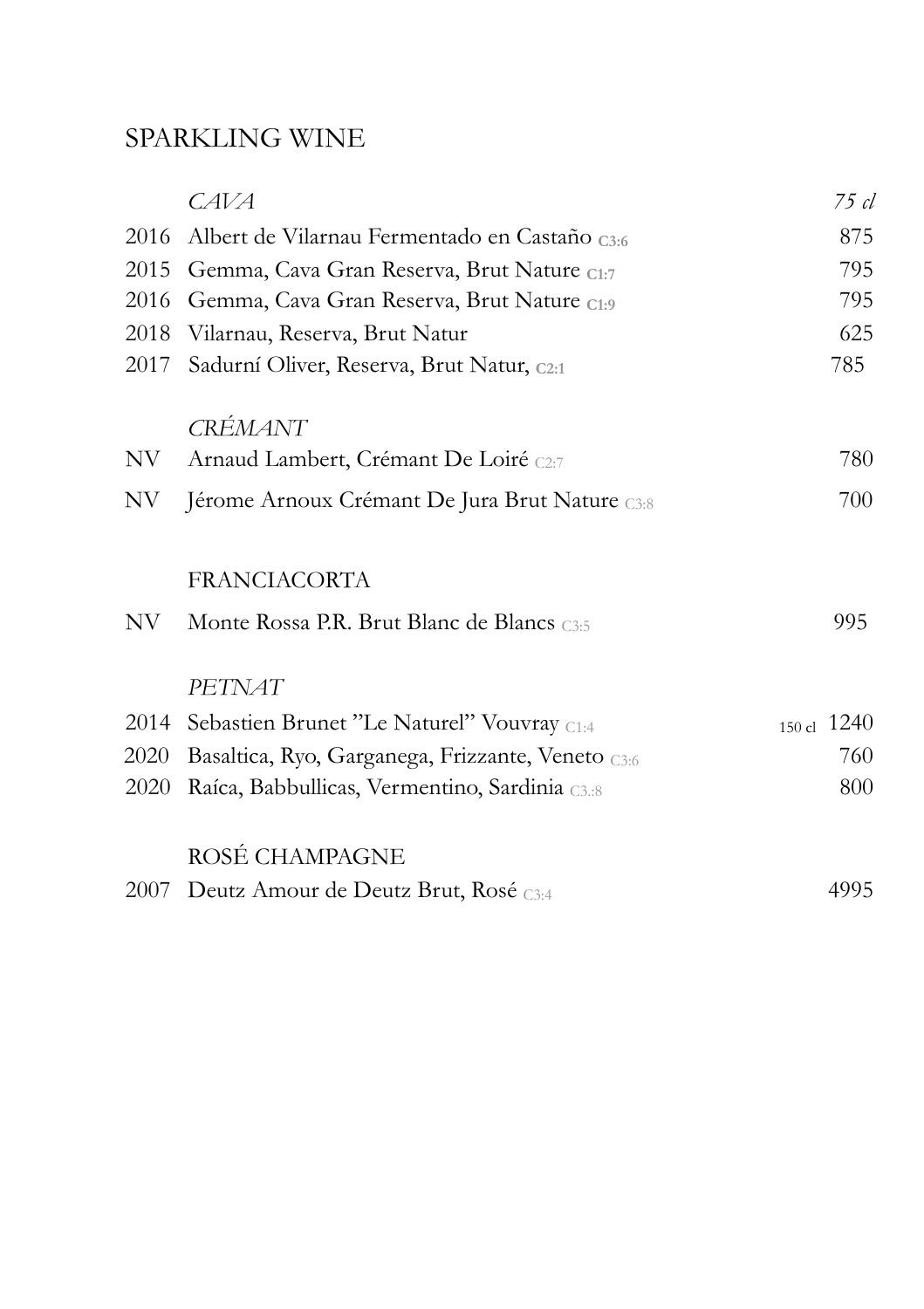# **CHAMPAGNE**

|      | <b>BLANC DE BLANC</b>                                  |          | 75 cl |
|------|--------------------------------------------------------|----------|-------|
|      | 2004 Charles Heidsieck Blanc des Millénaires C2:9      |          | 3200  |
|      | 2006 Charles Heidsieck Blanc des Millénaires C2:10     |          | 3200  |
|      | 2016 David Léclapart, L'Aphrodisiaque, Pas Dosé C2:5   |          | 3300  |
| 1999 | Delamotte, Collection* $_{C3:2}$                       |          | 3495  |
|      | 2004 Delamotte Salon Cuvee 'S' Le Mesnil, Brut* c2:1   |          | 7175  |
| NV   | Jacques Selosse, "Initial" C3:5                        |          | 2800  |
| NV   | Jacques Selosse, "Substance" C3:3                      |          | 5600  |
| 2009 | Jacquesson, Champ Cain Brut Grand Cru "Avize" C1:8     |          | 2400  |
| 2011 | Legras & Haas Chouilly $C1:2$                          | $150$ cl | 2375  |
| NV   | Michel Gonet Les 3 Terroirs C2:3                       |          | 1040  |
| NV   | Michel Gonet, Zero Dosage                              |          | 990   |
|      | 2013 Pol Roger, Vintage C2:9                           |          | 1595  |
|      | 2015 Pol Roger, Vintage C2:8                           |          | 1500  |
|      | 2016 Rajat Parr & Marco Pelletier, "Les Compères" C1:8 |          | 1600  |
|      | BLANC DE NOIR                                          |          |       |

|      | <i>DLAING DE INVII</i> V<br>NV Nicolas Maillart, "Montchenot" C1:7 | 1250 |
|------|--------------------------------------------------------------------|------|
| NV - | Robert Barbichon, Bio Demeter c2.5                                 | 1250 |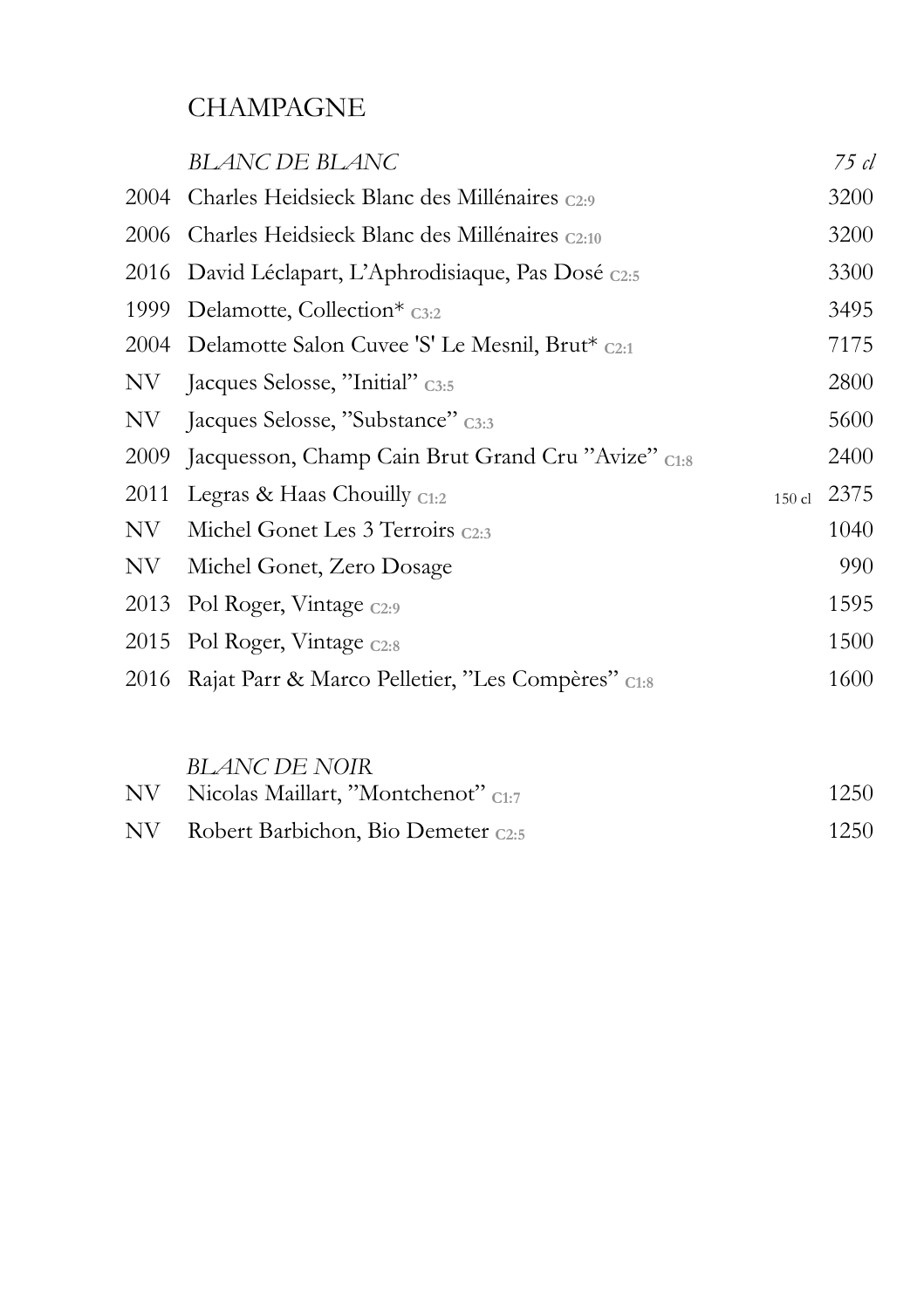# …CHAMPAGNE

|      | <b>CUVÉE</b>                                                |        | 75 cl |
|------|-------------------------------------------------------------|--------|-------|
| 1999 | Billecart-Salmon Cuvée Nicolas Francois Billecart Brut C2:1 |        | 3650  |
| NV   | Castelnau, Brut Réserve C2:5                                |        | 960   |
| 2006 | Charles Heidsieck, Brut Millésime C1:1                      | 150 cl | 2995  |
| 2012 | Charles Heidsieck, Brut Millésime C3:4                      |        | 1700  |
| 1995 | Deutz Brut Millesime* C1:2                                  | 150 cl | 4995  |
| NV   | Egly-Ouriet, Grand Cru, Brut Tradition* C2:7                |        | 1795  |
| NV   | Egly-Ouriet, Brut Lés Prémices* C1:6                        |        | 1350  |
| 2002 | Gosset, Célebris, Extra Brut C2:1                           |        | 2795  |
| 2006 | Krug, Vintage Brut C2:6                                     |        | 6400  |
| NV   | Krug, Grand Cuvée, 169ème Edition C2:6                      |        | 3400  |
| NV   | Laurent-Perrier Grand Siècle C2:1                           |        | 2040  |
| 1997 | Mailly, Grand Cru Collection* C1.4                          | 150 cl | 3250  |
| 1998 | Mailly, Grand Cru Collection* C1.:3                         | 150 cl | 3250  |
| 2012 | Paul Déthune, Cuvée à l'Ancienne, Grand Cru C2:7            |        | 2050  |
| NV   | Paul Déthune, Cuvée Prestige C1:6                           |        | 1195  |
| NV   | Pierre Péters Cuvée de Reserve C1:9                         |        | 1195  |
| NV   | Pierre-Péters, Cuvée de Réserve C1:1                        | 150 cl | 2595  |
| 2002 | Piper-Heidsieck Brut Cuvée Rare C3:1                        |        | 3685  |
| NV   | Pol Roger, Brut Réserve C1:5                                | 150 cl | 2350  |
| NV   | Pol Roger, Brut Réserve C2:4                                |        | 1175  |
| 2012 | Pol Roger, Sir Winston Churchill C2:2                       |        | 3600  |
| 2009 | R. Pouillon & Fils, Les Blanchiens, Brut Nature C3:2        |        | 1350  |
| 2002 | Robert Fleury, Brut* C1:3                                   | 150 cl | 3750  |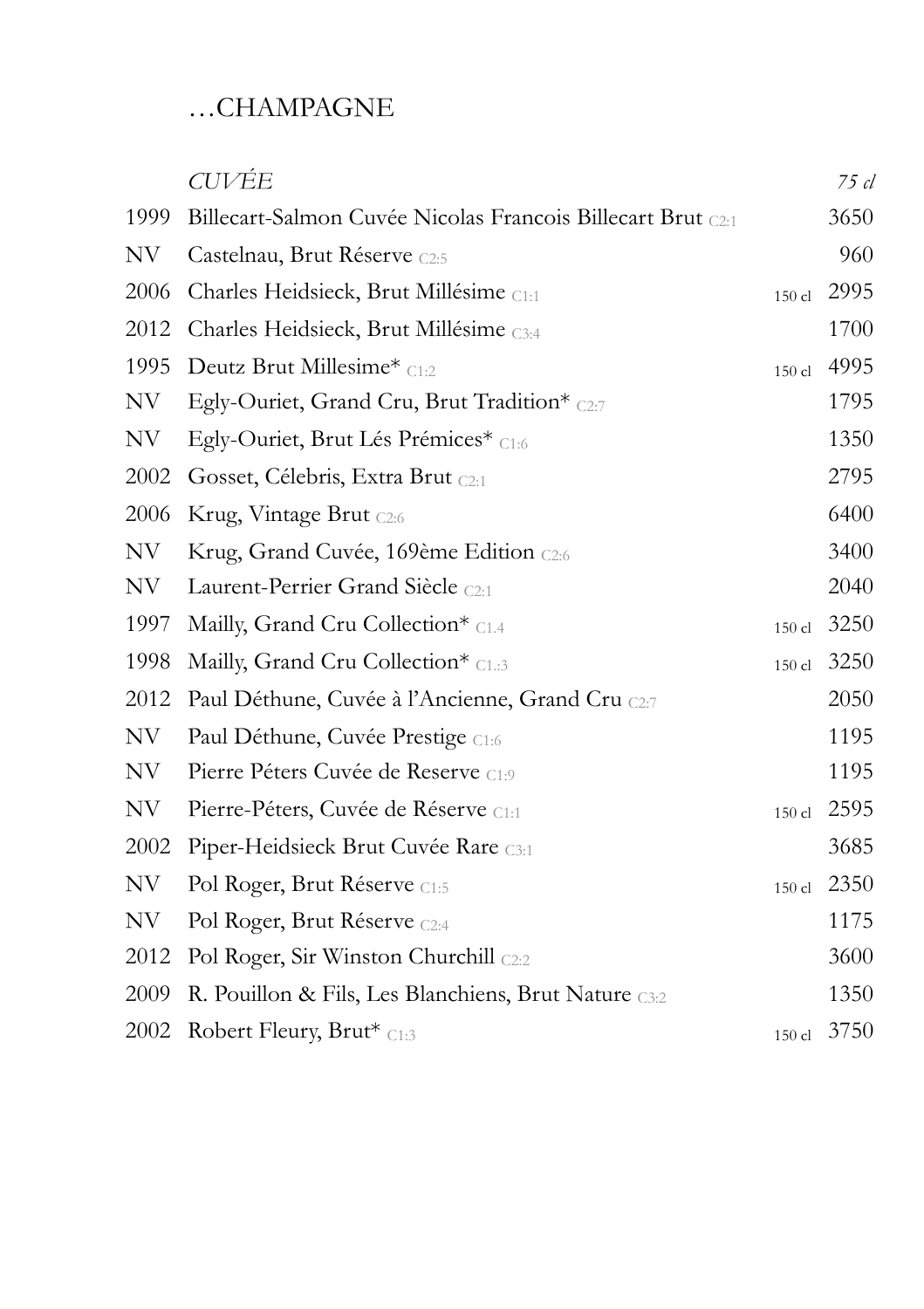#### WHITE WINE FRANCE

# *ALSACE 75 cl*  2019 Marcel Deiss, Complantation V<sub>1:10</sub> 785 2020 Pierre Weber, L. Blanc, Riesling\* V1:5 950 2015 Dom, Weinbach, Riesling Cuvée Théo V3:10 995

#### *BURGUNDY*

| 2008 | Chandon de Briailles, Corton Blanc Grand Cru V1:11               | 3200 |
|------|------------------------------------------------------------------|------|
| 2019 | Dom. Roulot, Corton-Charlemagne, Grand Cru* V1:5                 | 5200 |
| 2019 | Dom. Roulot, Meursault, "Clos de Bouchères" V1:5                 | 2850 |
| 2018 | Dom. Clos du Moulin aux Moines, Pernand-Vergelesses V1:11        | 1080 |
| 2020 | Dom. Stéphane Aladame, Montagny 'Prélude' <sub>V3:5</sub>        | 775  |
| 2020 | Dom. Gérald Talmard, Mâcon-Chardonnay C1:5 150 cl                | 1120 |
| 2020 | Dom. Pierre Vessigaud, Mâcon Charnay "Bois Maréchal" V3:4        | 695  |
| 2018 | Nuiton-Beaunoy, Bourgogne Chardonnay Réserve V2:13               | 740  |
| 2020 | Maison Gautheron d'Anost Meursault Les Liens d'Or V2:2           | 1290 |
| 2019 | Genot-Boulanger Puligny-Montrachet "Les Nosroyes" V1:2           | 1195 |
| 2019 | Gérard Thomas, Saint Aubin, 1er cru, Murgers des Dents V3:7      | 1095 |
| 2017 | Joseph Drouhin, Beaune, "Clos de Mouches" V1:8                   | 3495 |
| 2017 | Joseph Drouhin, Corton-Charlemagne, Grand Cru V2:3               | 2550 |
| 2019 | Joseph Drouhin, Montrachet, Marquis de Laguiche V1:11            | 7250 |
| 2017 | Jules Desjourneys, Saint-Véran V3:8                              | 1595 |
| 2019 | Joseph Faiveley, Bourgogne V2:1                                  | 780  |
| 2018 | Joseph Faiveley, Meursault <sub>V2:8</sub>                       | 1200 |
| 2018 | Joseph Faiveley, Ladoix "Les Marnes Blanches" V3:7               | 1060 |
| 2016 | Lorenzon, Champs Martin, Mercurey 1er Cru V2:6                   | 1060 |
| 2019 | Thomas Morey, Bâtard-Montrachet, Grand Cru V1:3                  | 4800 |
| 2017 | Twoson Dom. Roux, Puligny-Montrachet Les Enseignères V1:1 150 cl | 4650 |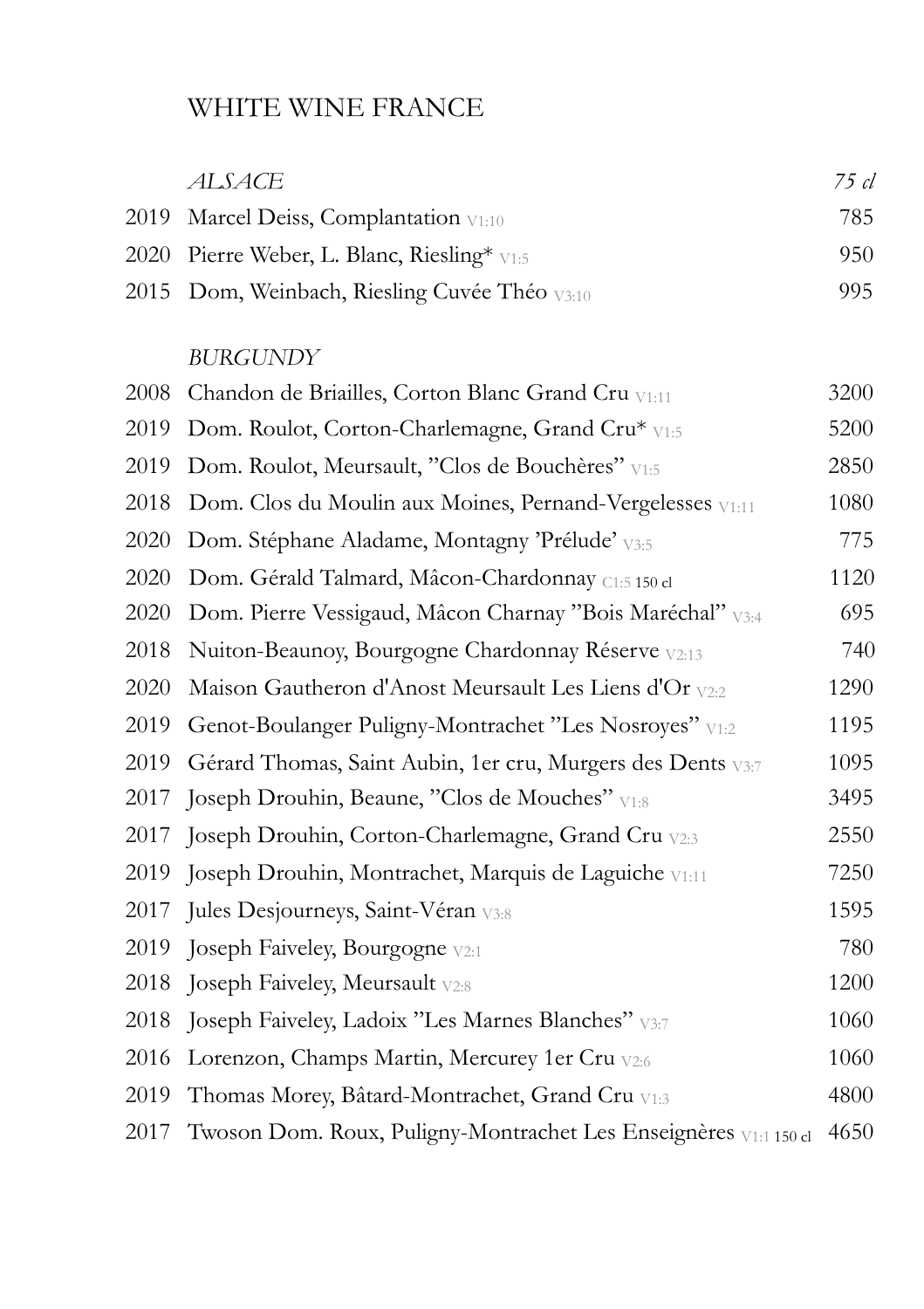# WHITE WINE FRANCE

|      | <b>CHABLIS</b>                                                        | $75$ cl |
|------|-----------------------------------------------------------------------|---------|
| 2021 | Dom. Christophe Patrice, Chablis V3:13                                | 780     |
| 2018 | Dom. Elena & Edouard Vocoret, Chablis, "Bas de Chapelot" v2:7         | 970     |
| 2018 | Dom. Guillaume Vrignaud, 'Les Champréaux'* V1:10                      | 840     |
| 2019 | Dom. Guillaume Vrignaud, 1:er Cru Fourchaume V2:2                     | 870     |
| 2015 | Dom. Guillaume Vrignaud, 1:er Cru Fourchaume, Les Vauplans' V2:12 960 |         |
| 2019 | Domaine Eléonore Moreau, Pérégrinations V2:2                          | 920     |
| 2020 | Julien Brocard, Chablis 1:er Cru Vau de Vey V1:9                      | 1150    |
|      |                                                                       |         |
|      | <b>JURA</b>                                                           |         |
| 2020 | Dom. Rijckaert, Arbois en Paradis v2:5                                | 895     |
|      | 2019 Jérôme Arnoux, "Initial", Chardonnay V2:11                       | 750     |
| 2019 | Domaine de L'Aigle à Deux Têtes, Naturé, "Les Clous" V1:2             | 1040    |
|      |                                                                       |         |
|      | LOIRE                                                                 |         |
| 2018 | Dom. de Belle Vue, Muscadet, Gabbro Clos de Bouquinardieres v2:7      | 895     |
| 2020 | Chateau Plaisance L'Anjou Blanc V2:4                                  | 775     |
| 2020 | Dom. Champalou, Vouvray V1:13                                         | 740     |
| 2018 | Dom. de Huards, Romo v3:9                                             | 940     |
| 2018 | Dom. Balland, Sancerre Blanc Grand Cuveé V3:1                         | 850     |
| 2020 | Dom, Vacheron, Sancerre Les Romains V3:11                             | 1180    |
|      | 2016 Dom. Vacheron, "Chambrates", Sancerre V1:8                       | 1195    |
|      |                                                                       |         |
|      |                                                                       |         |

#### *SAVOIE*

2014 Dom. Dupasquier, Rousette de Marestel, Altesse, Savoie <sub>V3:11</sub> 850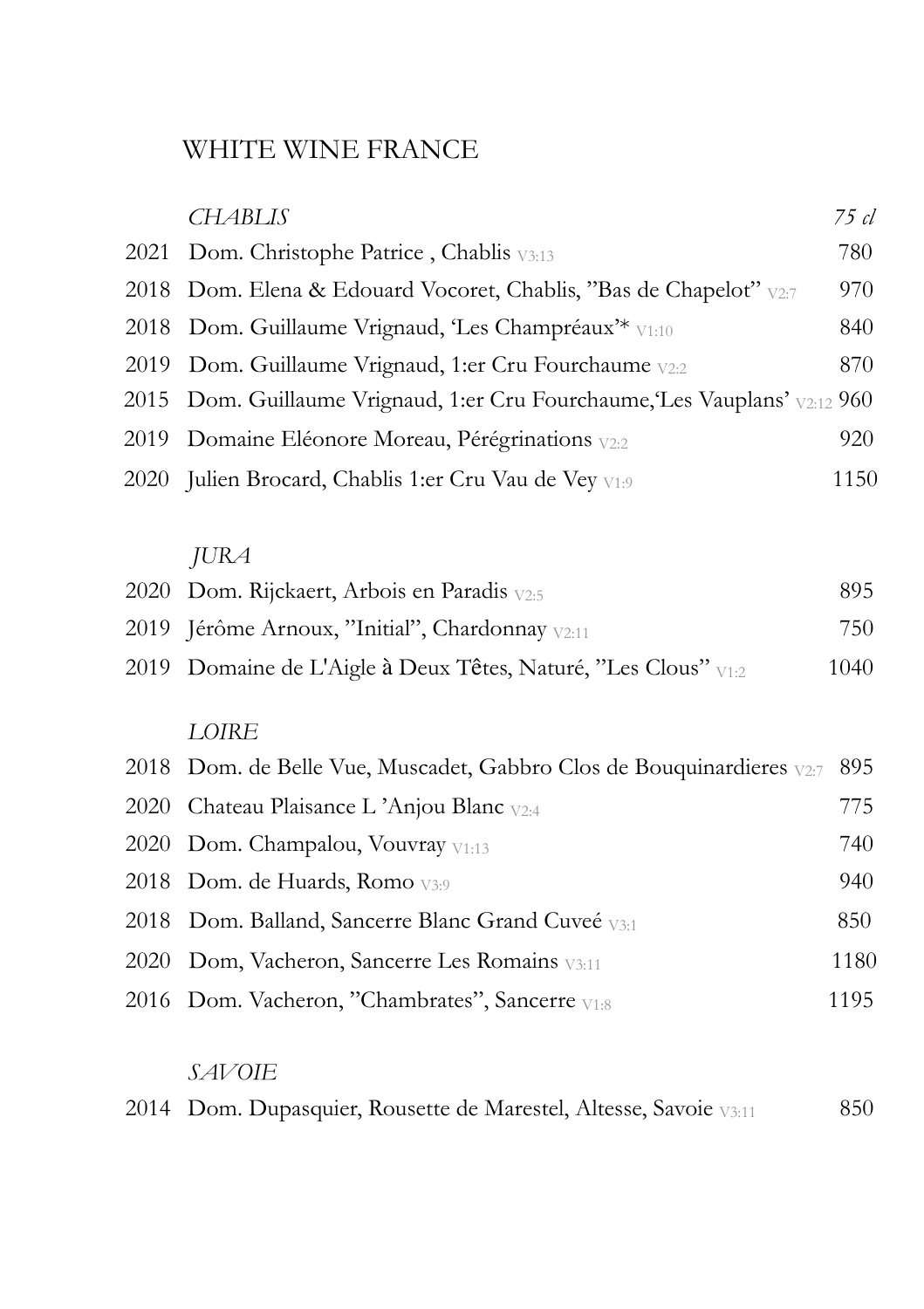# WHITE WINE GERMANY

|      | <b>BADEN</b>                                                   | 75 cl |
|------|----------------------------------------------------------------|-------|
| 2017 | Robert Schätzle Neuweierer Mauerberg Riesling "Mauerwein" V3:6 | 1195  |
| 2018 | Robert Schätzle Neuweierer Schlossberg Riesling V3:6           | 960   |
|      |                                                                |       |
|      | MOSEL                                                          |       |
| 2020 | Weingut Knebelbrüder, Riesling V1:12                           | 695   |
| 2018 | Van Volxem, Alte Reben Riesling $v_{1:8}$                      | 995   |
|      | <b>RHEINGAU</b>                                                |       |
| 2020 | Eva Fricke, Lorcher Riesling V2:9                              | 1035  |
| 2019 | Eva Fricke, Lorcher Schlossberg V1:6                           | 1350  |
| 2016 | Fredrik Altenkirch Riesling Feinherb "Quarzschiefer" V1:10     | 745   |
| 2020 | Jasper Franz, Locher, Silvaner <sub>V2:9</sub>                 | 595   |
| 2018 | Markus Lundén, Rüdesheim Riesling V2:10                        | 695   |
| 2017 | Prinz von Hessen, Riesling Dachsfilet V1:12                    | 910   |
|      | WÜRTTEMBERG                                                    |       |
| 2021 | Jochen Beurer, Riesling Trocken V3:4                           | 575   |
| 2020 | Wiengut Knauss, Riesling Trocken                               | 575   |
|      | PFALZ                                                          |       |
|      |                                                                |       |
| 2019 | Basermann-Jordan, Forster Ungeheuer Riesling GG Trocken V1:7   | 1195  |
| 2020 | Basermann-Jordan, Riesling Trocken V1:7                        | 560   |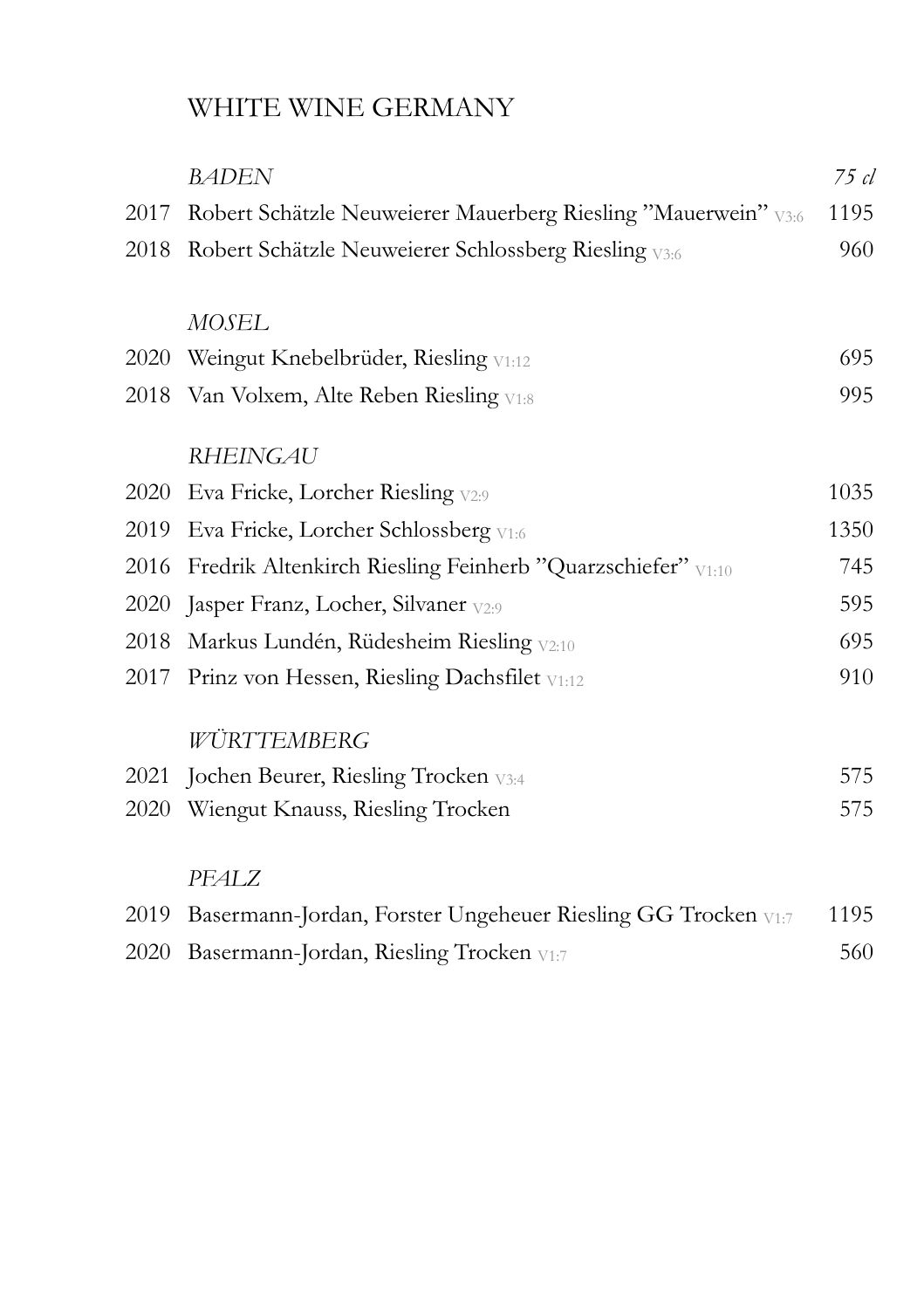# WHITE WINE AUSTRIA

| 2020 Gut Oggau, Emeram, V3:12                         | 1195 |
|-------------------------------------------------------|------|
| 2015 Gut Oggau, Metchild $v_{2:13}$                   | 1480 |
| 2019 Gut Oggau, Theodora $v_{3:10}$                   | 850  |
| 2019 Gut Oggau, Timotheus V3:12                       | 1095 |
| 2018 Steiner Tor, Riesling, Alte Reben, Kremstal C3:2 | 890. |

 *75CL*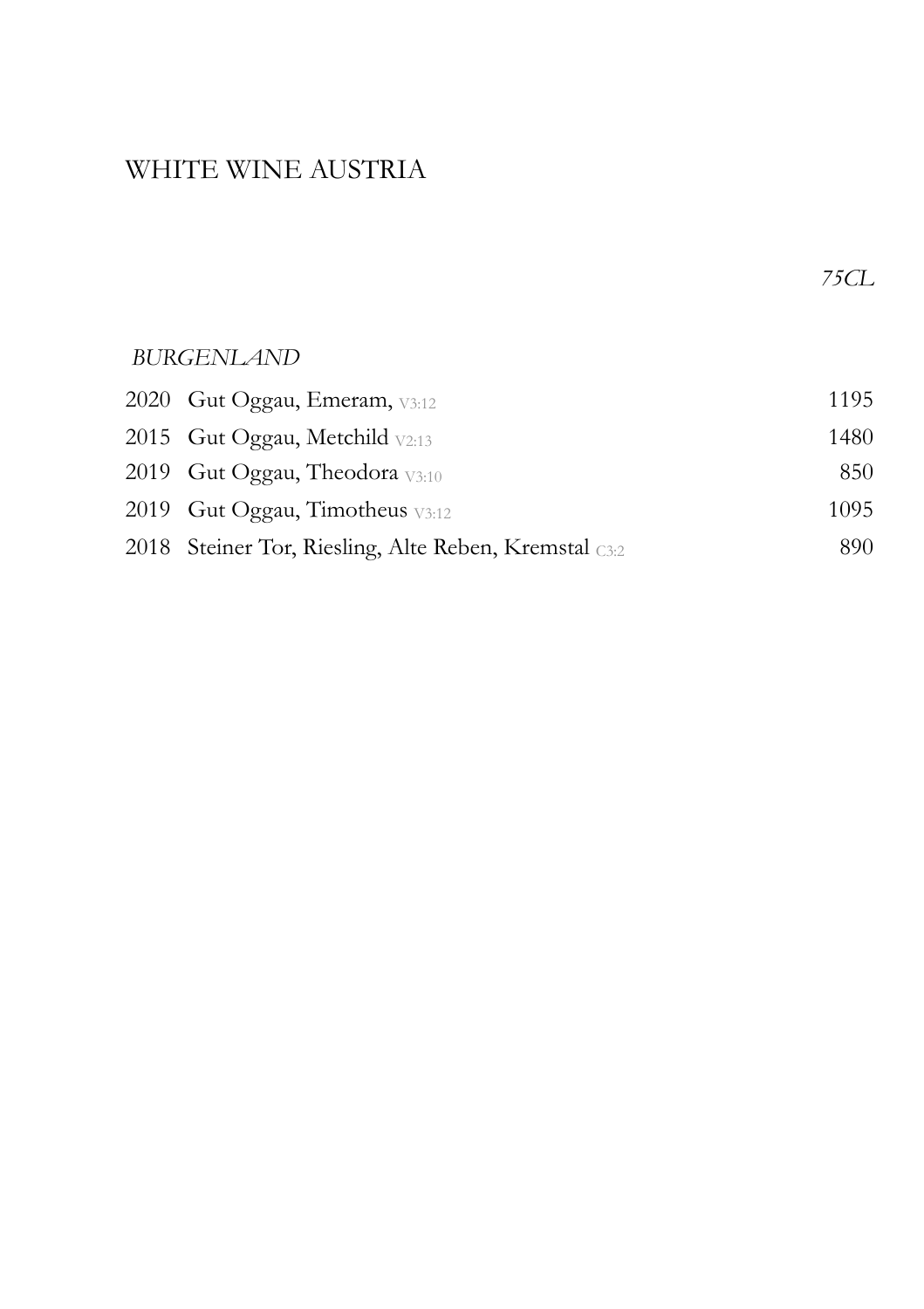# WHITE WINE USA

|      | CENTRAL COAST                                      | 75cl |
|------|----------------------------------------------------|------|
|      | 2018 Calera Mt Harlan Chardonnay V2:11             | 980  |
|      | 2020 Jolie Laide Melon de Bourgogne V1:6           | 1050 |
|      | NAPA VALLEY                                        |      |
|      | 2012 Hyde de Villaine, HdV Chardonnay V1:3         | 1490 |
|      |                                                    |      |
|      | SANTA BARBARA                                      |      |
| 2018 | Sandhi, Chardonnay, Santa Rita Hills V2:1          | 1150 |
| 2019 | Presqu'ile, Santa Barbara County, Chardonnay V2:10 | 950  |
|      | SONOMA                                             |      |
| 2018 | Arbe Garbe, White V3:5                             | 1215 |
| 2018 | Failla, Sonoma Coast Chardonnay V1:4               | 1025 |
| 2020 | Jolie Laide Pinot Gris V1:6                        | 1050 |
| 2018 | Kutch, Chardonnay, Sonoma Coast V1:9               | 1250 |
| 2018 | Patz & Hall, Dutton Ranch Chardonnay V3:3          | 1150 |
| 2015 | Patz&Hall, Dutton Hyde Vineyard Chardonnay V1:4    | 1380 |
| 2016 | Patz&Hall, Dutton Hyde Vineyard Chardonnay V3:3    | 1380 |
| 2017 | Long Meadow Ranch, Anderson Valley Chardonnay V2:8 | 1270 |
|      |                                                    |      |

#### *NEW YORK*

|  | 2018 Empire Estate Dry Riesling $v_{2:4}$ | 795. |
|--|-------------------------------------------|------|
|--|-------------------------------------------|------|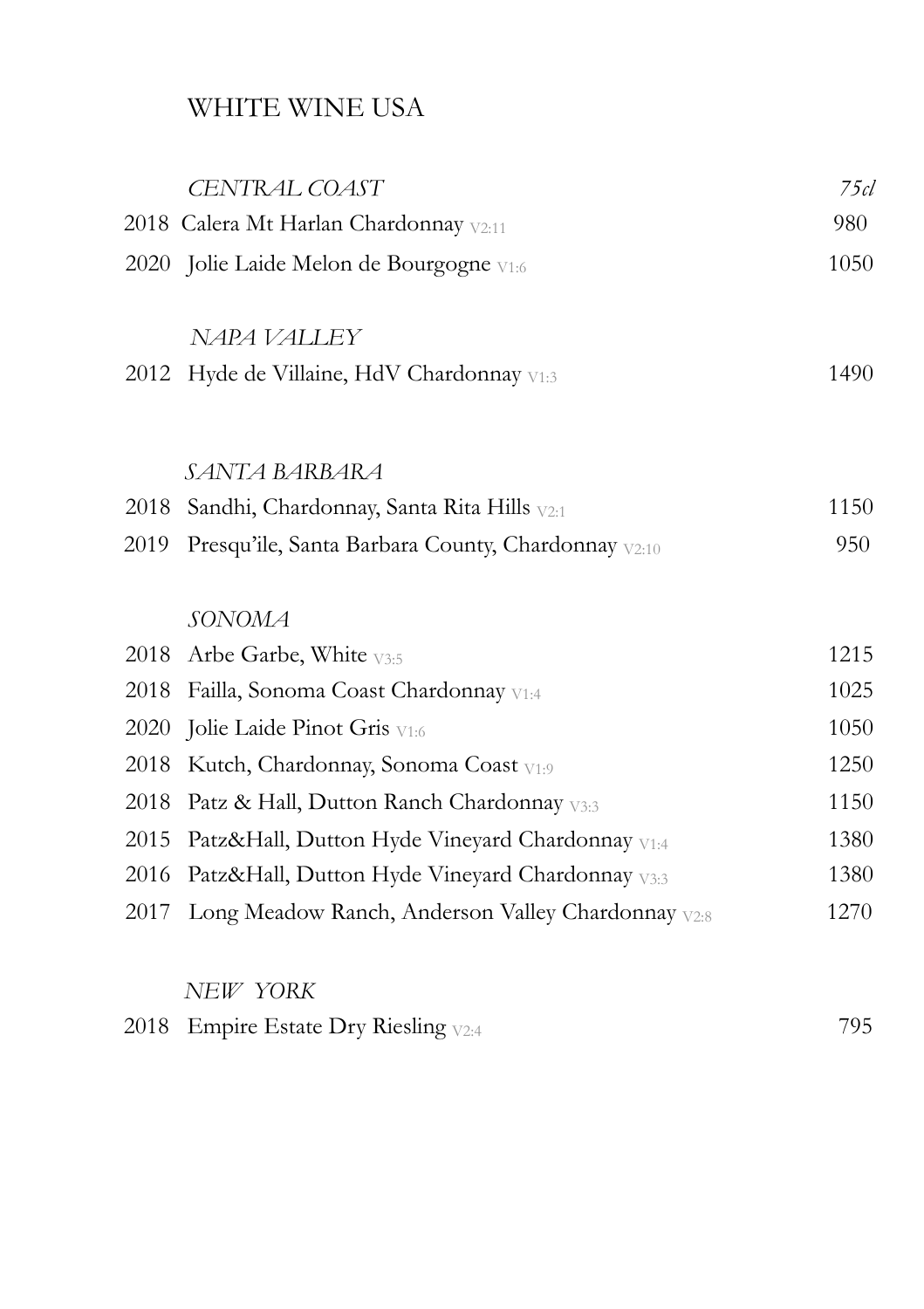# WHITE WINE ELSEWHERE IN THE WORLD

| <b>TTALY</b>                                                            | 75 cl |
|-------------------------------------------------------------------------|-------|
| 2019 Al-Cantàra, Luci Luci, Etna Bianco, Sicilien <sub>V1:13</sub>      | 930   |
| 2020 Ficomontanino, Zacinta Revi Bianco, Toscana v1:13                  | 745   |
| 2019 - Marchesi Antinon, Cervaro Della Sala, Umbrien vaa                | 1250  |
| 2019 Venica & Venica, "Jeresa", Pinot Grigio, DOC Collio, Friulien v2:3 | 800   |
| 2020 Via Alpina, Pinot Grigio, Friulien <sub>V2:4</sub>                 | 640.  |

#### SPAIN

| 2020 Bodegas Albamar Albariño, Rias Baixas <sub>V3:9</sub>        | 720  |
|-------------------------------------------------------------------|------|
| 2018 Bodegas Alvear, 3 Miradas Vino Pueblo, Montilla-Moriles V3:2 | 745  |
| 2018 Cifras, Garnacha Blanca, Rioja v2:8                          | 750- |
| 2020 Pazo do Mar, Veiga da Princesa, Rias Baixas v3:5             | 730- |
| 2018 La Cantarada De Las Mozas, Viura, Rioja v2:8                 | 780. |
| 2018 La Cantarada De Las Mozas, Turruntés $v_{2:8}$               | 895  |
| 2015 A Pita Cega, Albariño, Treixadura, Ribero v2:12              | 980  |

#### PORTUGAL

| 2018 Vile de Capucha, Fossil, Lissabon v3:2                            | 750- |
|------------------------------------------------------------------------|------|
| 2020 Luis Sebra Vinhos, Douro Branco "Xisto Ilimitado" <sub>V3:6</sub> | 695. |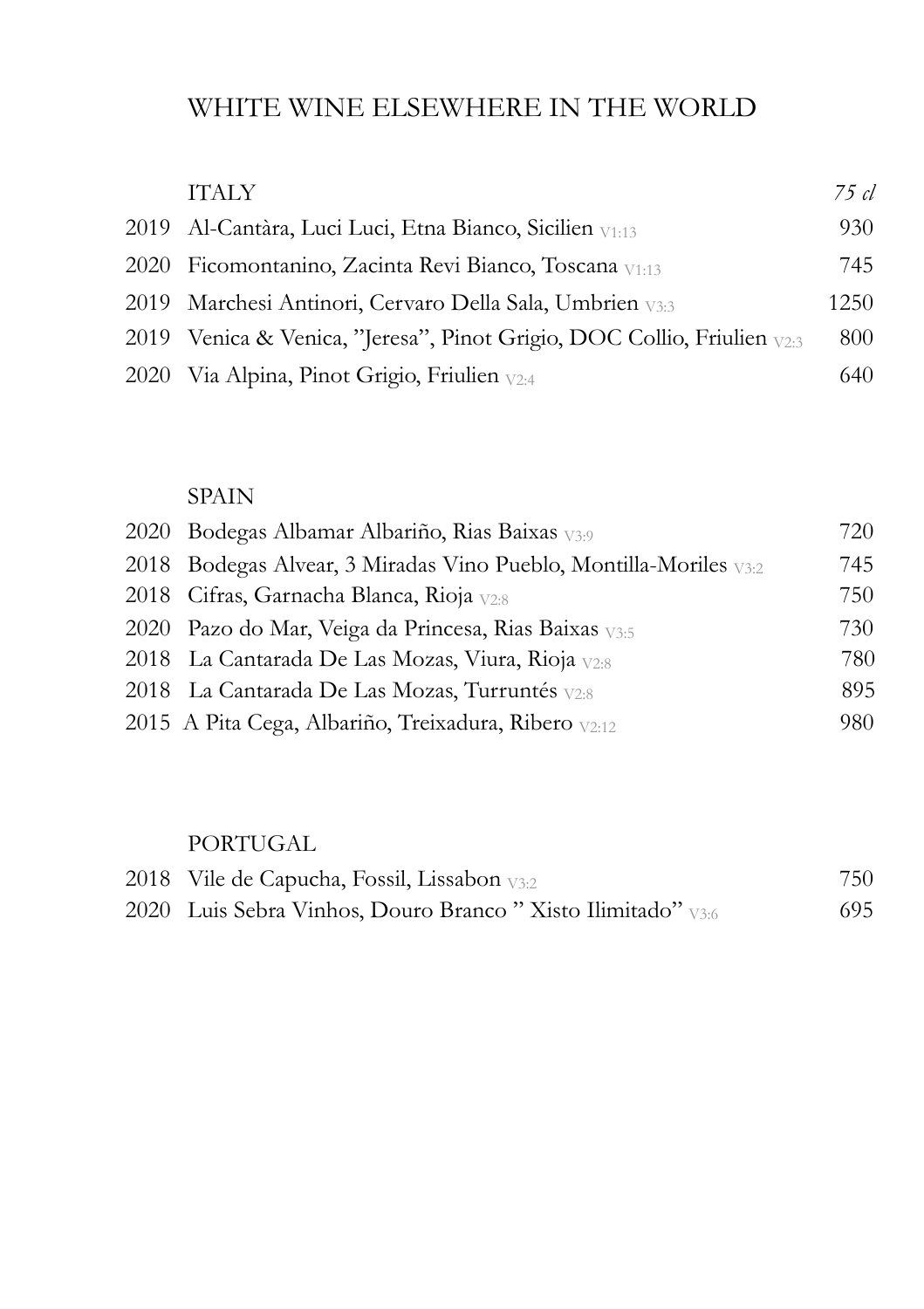# WHITE WINE ELSEWHERE IN THE WORLD

#### *AUSTRALIA*

| 2021 Bloody Hill Villages, Chardonnay, Yarra Valley <sub>V2:6</sub> | 820  |
|---------------------------------------------------------------------|------|
|                                                                     |      |
|                                                                     |      |
| <b>SOUTH AFRICA</b>                                                 |      |
| 2017 Alheit Fire by Night, Western Cape* <sub>V2:4</sub>            | 1170 |

| 2016 Springfield, Méthode Ancienne, Chardonnay, Robertson V3:9 | 1250 |
|----------------------------------------------------------------|------|
|                                                                |      |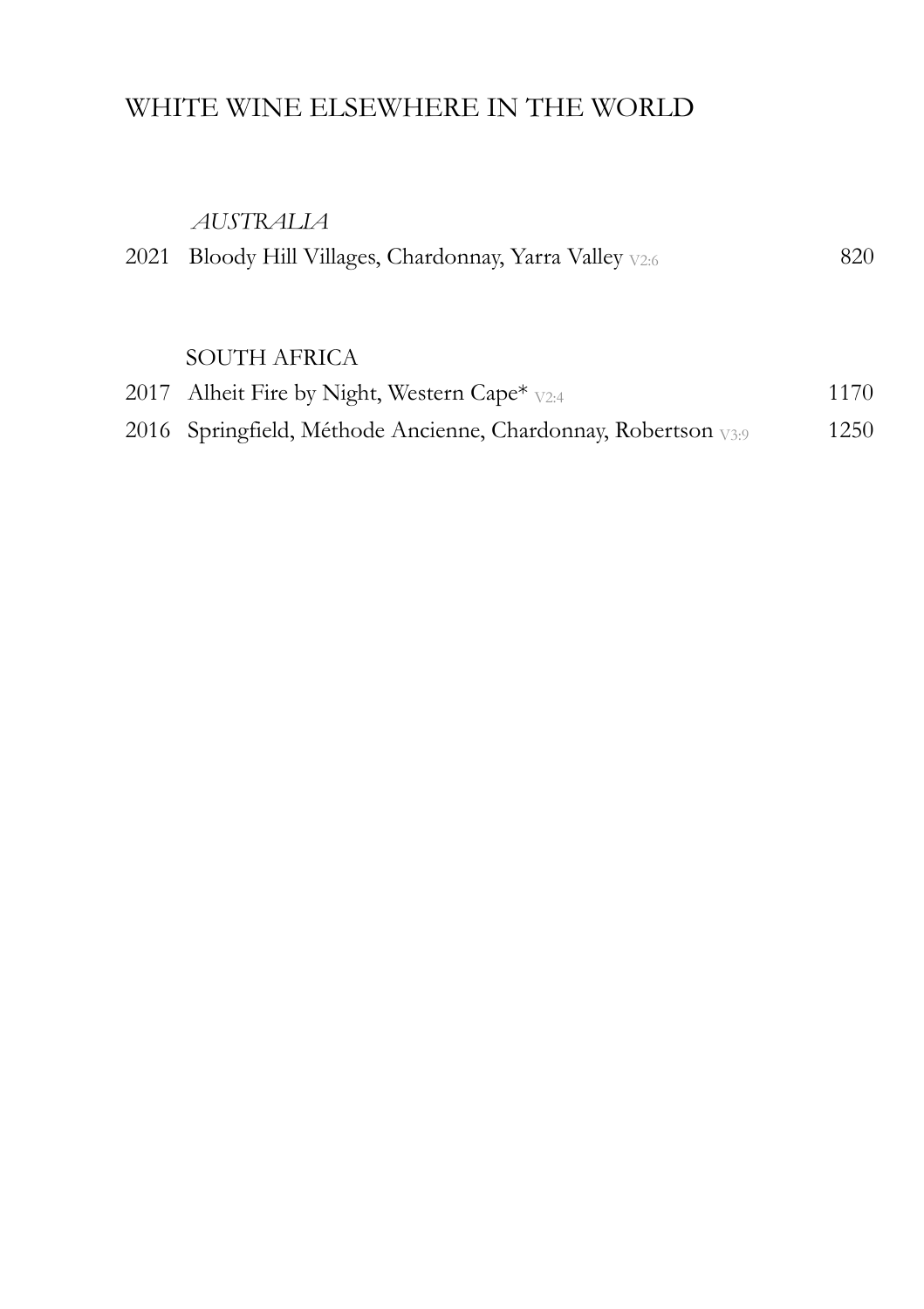# MACERATED WINE

# *ROSÉ*

| <b>AUSTRIA</b>                                                 | 75 cl |
|----------------------------------------------------------------|-------|
| 2018 Weingut Umathum, Rosa, Burgenland V1:12                   | 650   |
| <b>FRANCE</b>                                                  |       |
| 2020 Dom.Houchart, Côtes de Provence, Provence C3:9            | 650   |
| <b>GERMANY</b>                                                 |       |
| 2018 Weingut Fredrich Altenkirch, Spätburgunder, Rheingau V2:8 | 550   |
| <b>ORANGE</b>                                                  |       |
|                                                                |       |
| AUSTRIA                                                        |       |
| 2020 Gut Oggau, Edmund, Burgenland V3:10                       | 1595  |
| <b>FRANCE</b>                                                  |       |
| 2019 Dom. de la Combe, Vin de France, "Zeste" SSA, Loire V2:5  | 750   |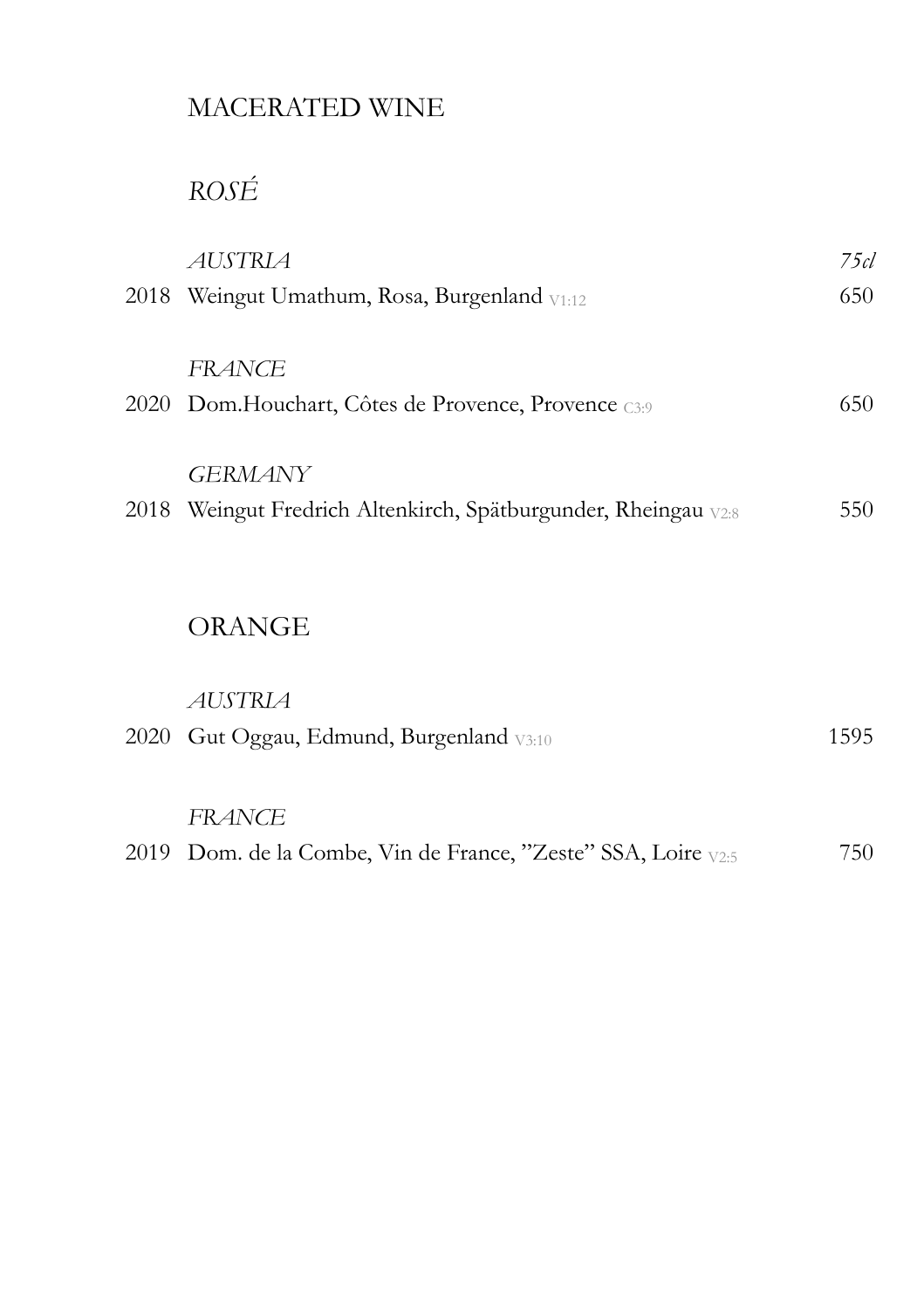# RED WINE FRANCE

|      | <b>BEAUJOLAIS</b>                                              | 75 cl |
|------|----------------------------------------------------------------|-------|
|      | 2019 François de Nicolay, "Les Beaux Jours" 17                 | 700   |
|      | 2017 Jules Desjourneys, Morgon, Vieilles Vignes $_{H4}$        | 1195  |
|      | 2010 Jules Desjourneys, "Les Moriers", Fleurie 1               | 1495  |
|      | 2020 Terres Dorées, Jean Paul Brun, Les Ronsay 6               | 675   |
|      |                                                                |       |
|      | <b>BORDEAUX</b>                                                |       |
|      | 2008 Château Belair-Monange, Saint-Émilion, Grand Cru Classé 1 | 1995  |
| 2017 | Clos du Jaugeyron, Haut-Médoc 14                               | 1025  |
| 2016 | Château De Reignac, Grand Vin De Reignac 14                    | 920   |
|      |                                                                |       |

#### *BURGUNDY*

| 2018 Albert Bichot, "Les Amoureuses", Chambolle-Musigny, 1er cru H3              | 4500        |
|----------------------------------------------------------------------------------|-------------|
| 2014 Anne & Hérve Sigaut, Chambolle Musigny, 1er cru, 'Noirots' 20               | 1650        |
| 2014 Anne & Hérve Sigaut, Chambolle Musigny, 1er cru, 'Sentiers'                 | 1800        |
| 2013 Chandon de Briailles, Aloxe-Corton 1 er Cru 'Les Valozières' 15             | 1495        |
| 2015 Chandon de Briailles, Corton-Bressandes Grand Cru $_{12}$                   | 2795        |
| 2006 Chandon de Briailles, Corton-Bressandes Grand Cru <sup>2</sup> <sup>4</sup> | 2850        |
| 2014 Chandon de Briailles, Corton-Maréchaudes Grand Cru 23                       | 2495        |
| 2019 Dom. Chevillon-Chezeaux, Nuits-Saint-Georges 19                             | 1150        |
| 2018 Chandon de Briailles, Savigny-les-Beaune, 1er Cru, 'Lavières' 7             | 1250        |
| 2018. Dom. Louis Lequin et Fils, Santenay, La Comme 1er Cru 4                    | 1090        |
| 2018 Dom. Louis Lequin et Fils, Santenay, La Comme 1 er Cru x                    | 150 cl 1790 |
| 2013 Dom. Camus Pére et Fils, Gevrey- Chambertin x                               | 150 cl 1920 |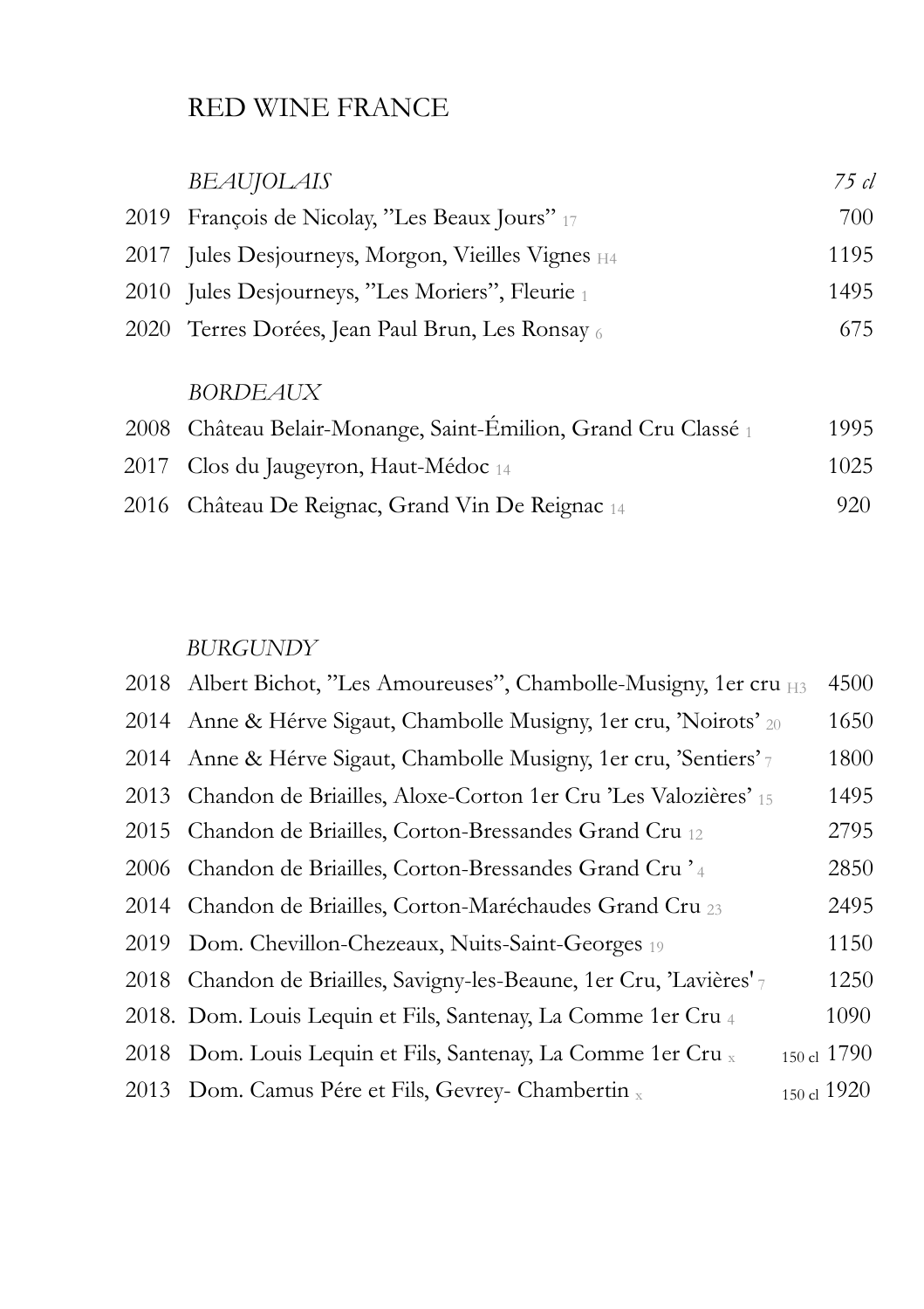### RED WINE FRANCE

|      | BURGUNDY                                                                    | 75 cl |
|------|-----------------------------------------------------------------------------|-------|
|      | 2013 Dom. Faiveley, Gevrey-Chambertin, 1er cru, 'Les Cazetiers' 3           | 1695  |
|      | 2020 Dom. Jean Tardy, Passetoutgrain 3                                      | 750   |
|      | 2016 Joseph Drouhin, Beaune, 'Clos de Mouchers' 4                           | 2250  |
| 2011 | Joseph Drouhin, Chambertin-Clos de Bèze, Grand Cru 15                       | 6250  |
|      | 2015 Joseph Drouhin, Clos de Vougeot, Grand Cru 3                           | 4395  |
|      | 2014 Joseph Drouhin, Grands Echezeaux, Grand Cru 15                         | 6250  |
|      | 2017 Joseph Drouhin, Morey-Saint-Denis, 'Clos Sorbé' 9                      | 1995  |
|      | 2016 Joseph Drouhin, Vosne-Romanée, 1er cru, 'Les Petits Monts' 2           | 5495  |
| 2017 | Lucien Le Moine, 'Les Genavrieres', Morey St Denis 21                       | 1595  |
| 2018 | Nuiton-Beaunoy, Bourgogne Pinot Noir Réserve 13                             | 740   |
| 2018 | Nuiton-Beaunoy, Hautes Côtes De Nuits x:1                                   | 750   |
| 2019 | Michel Gros, Hautes Côtes De Nuits 7                                        | 1095  |
| 2017 | Michel Gros, Nuits-Saint-Georges 1er cru 4                                  | 1795  |
| 2016 | Nicolas Rossignol, Volnay Premier Cru, 'Cailleret' 16                       | 1995  |
| 2015 | Nicolas Rossignol, Volnay Premier Cru, 'Santenots' 6                        | 1850  |
| 2012 | Nicolas Rossignol, Volnay Premier Cru, 'Santenots' 9                        | 1850  |
|      | 2013 Lucien Le Moine, Corton-Renardes Grand Cru                             | 2150  |
|      | 2015 Dom. de la Romanée-Conti, Grands Echezeaux 9                           | 20000 |
|      | 2017 Dom. Tortochot, Morey-Saint-Denis, 1er cru, 'Cuvée Ranaissance' 8 1495 |       |

# *JURA*

|  | 2018 Domaine de L'Aigle à Deux Têtes, Poulsard 7                 | 825   |
|--|------------------------------------------------------------------|-------|
|  | 2018 Domaine de L'Aigle à Deux Têtes, Poulsard, "Les Clous" 12   | 1040  |
|  | 2018 Domaine de la Borde, Pinot Noir Sous La Roche, Arbois 2     | 1195  |
|  | 2018 Jérôme Arnoux, Tradition, Poulsard, Trousseau, Pinot Noir 5 | 670.  |
|  | 2018 Jérôme Arnoux, Trousseau, Exception 22                      | 750-  |
|  | 2020 Les Bottes Rouges, La Pépée, Pinot Noir, Arbois 21          | 1120. |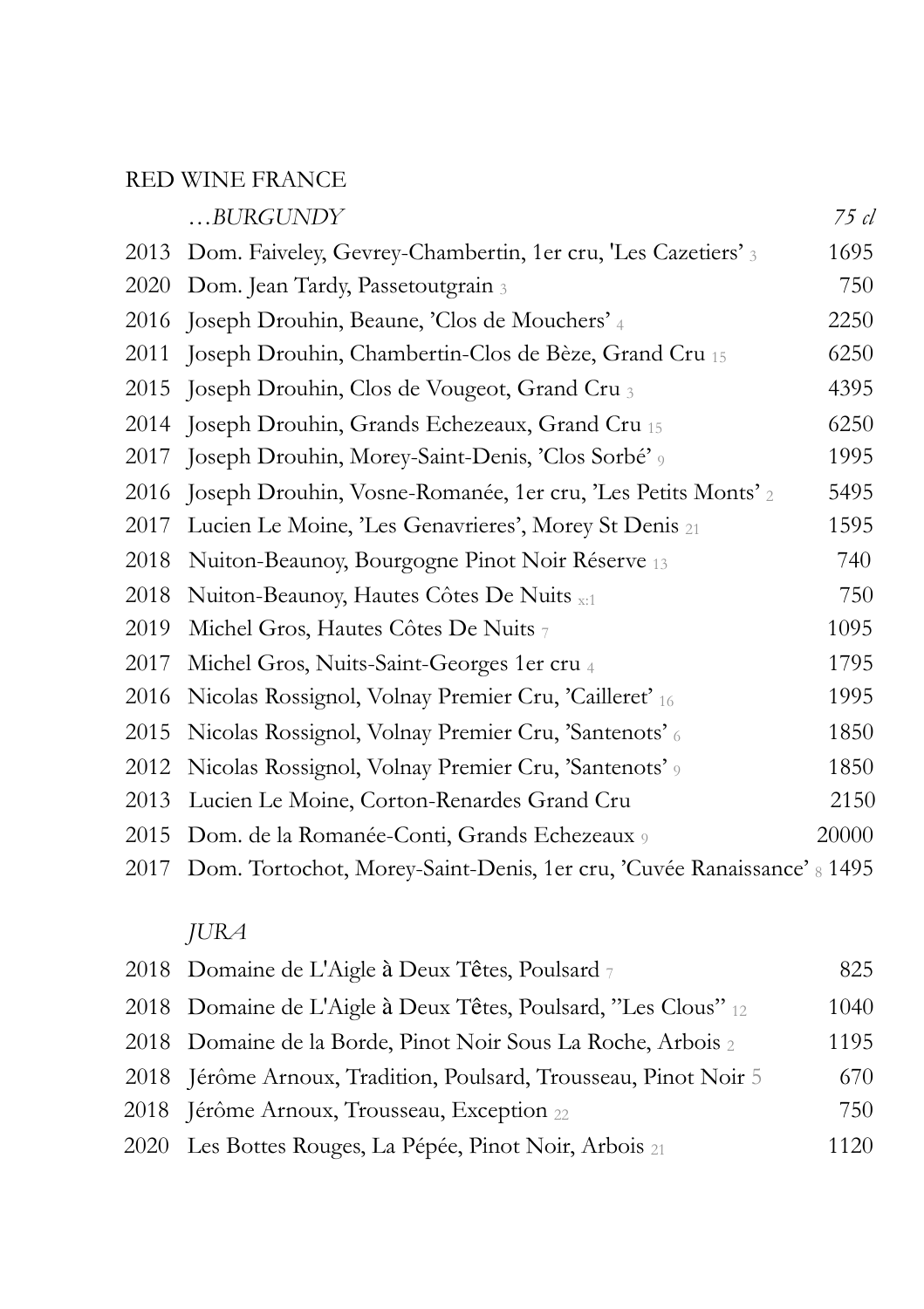# RED WINE FRANCE

|      | <b>CORSIKA</b>                                                  | 75 cl      |
|------|-----------------------------------------------------------------|------------|
| 2017 | Domaine u Stiliccionu, Ajaccio, "Antica", Sciacarello 8         | 950        |
|      |                                                                 |            |
|      | <b>LANGUEDOC</b>                                                |            |
| 2019 | Domaine du Pas de l'Escalette, Cinsault 8                       | 1050       |
| 2017 | Domaine Tempier, "Pour Lulu", Bandol 9                          | 1225       |
| 2020 | Domaine de Coursac, "Les Garriguettes" 11                       | 630        |
|      |                                                                 |            |
|      | LOIRE                                                           |            |
| 2015 | Clos de l'Elu, "L'Aiglere", Anjou Rouge 18                      | 750        |
| 2019 | Olga Raffault, Cuvée Domaine, Chinon 2                          | 650        |
| 2005 | Olga Raffault, "Les Picasses", Chinon 14                        | 1095       |
| 2018 | Thomas Blanches, Sancerre Rouge 9                               | 995        |
| 2021 | Les vins d'Azel "Un Franc Succés", Saint-Nicolas de Bourgueil 5 | 645        |
|      | RHÔNE                                                           |            |
|      |                                                                 |            |
| 2018 | Château de Montfaucon, Côtes du Rhône AOP 16                    | 595        |
| 2018 | Château de Montfaucon, Côtes du Rhône AOP x2                    | 150cl 1195 |
| 2019 | Éric Texier, Chat Fou, Côtes du Rhône 21                        | 650        |
| 2018 | Vidal-Fleury, Côtes du Rhône Villages 21                        | 570        |
| 2019 | Domaine Gérard Courbis, Vieilles Vignes, Saint-Joseph 13        | 1125       |
| 2021 | La Cave Chevalier, Marius, Crozes-Hermitage 12                  | 790        |
| 2020 | Vidal-Fleury, Crozes-Hermitage 18                               | 795        |
| 2019 | Vidal-Fleury, Châteauneuf-du-Pape 3                             | 1080       |
| 2013 | Vidal-Fleury, Côte-Rôtie Côte Blonde La Chatillonne 3           | 1680       |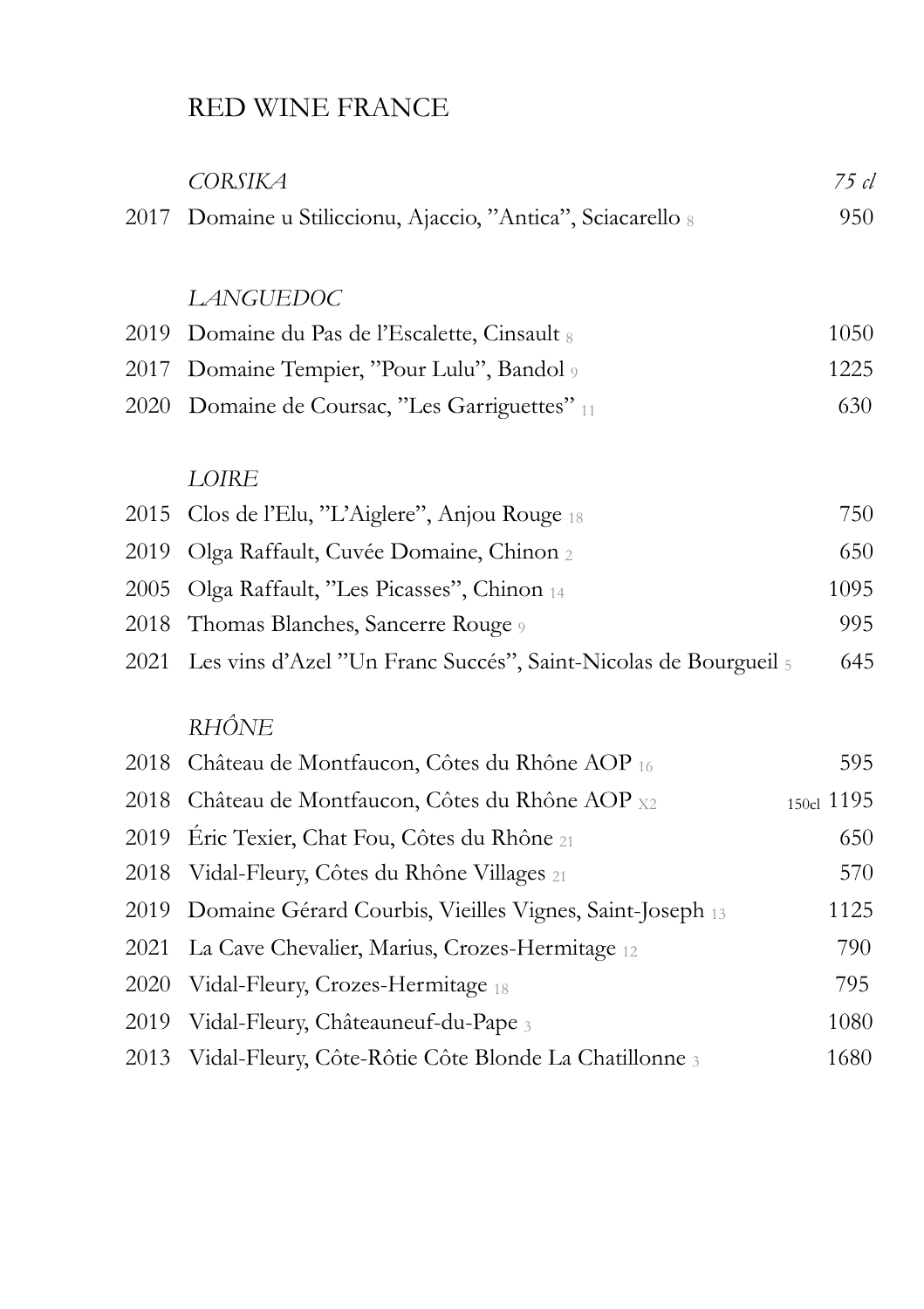# RED WINE ITALY

| <i>SICILY</i> |                                                                | 75 cl |
|---------------|----------------------------------------------------------------|-------|
|               | 2016 Donnafugata, Mille E Una Notte, Nero d'Avola, Entellina 2 | 1250  |
|               |                                                                |       |

#### *LOMBARDY*

|  | 2019 Aldo Rainoldi, Nebbiolo IGT, Valtellina Superiore 15 | 695 |
|--|-----------------------------------------------------------|-----|
|--|-----------------------------------------------------------|-----|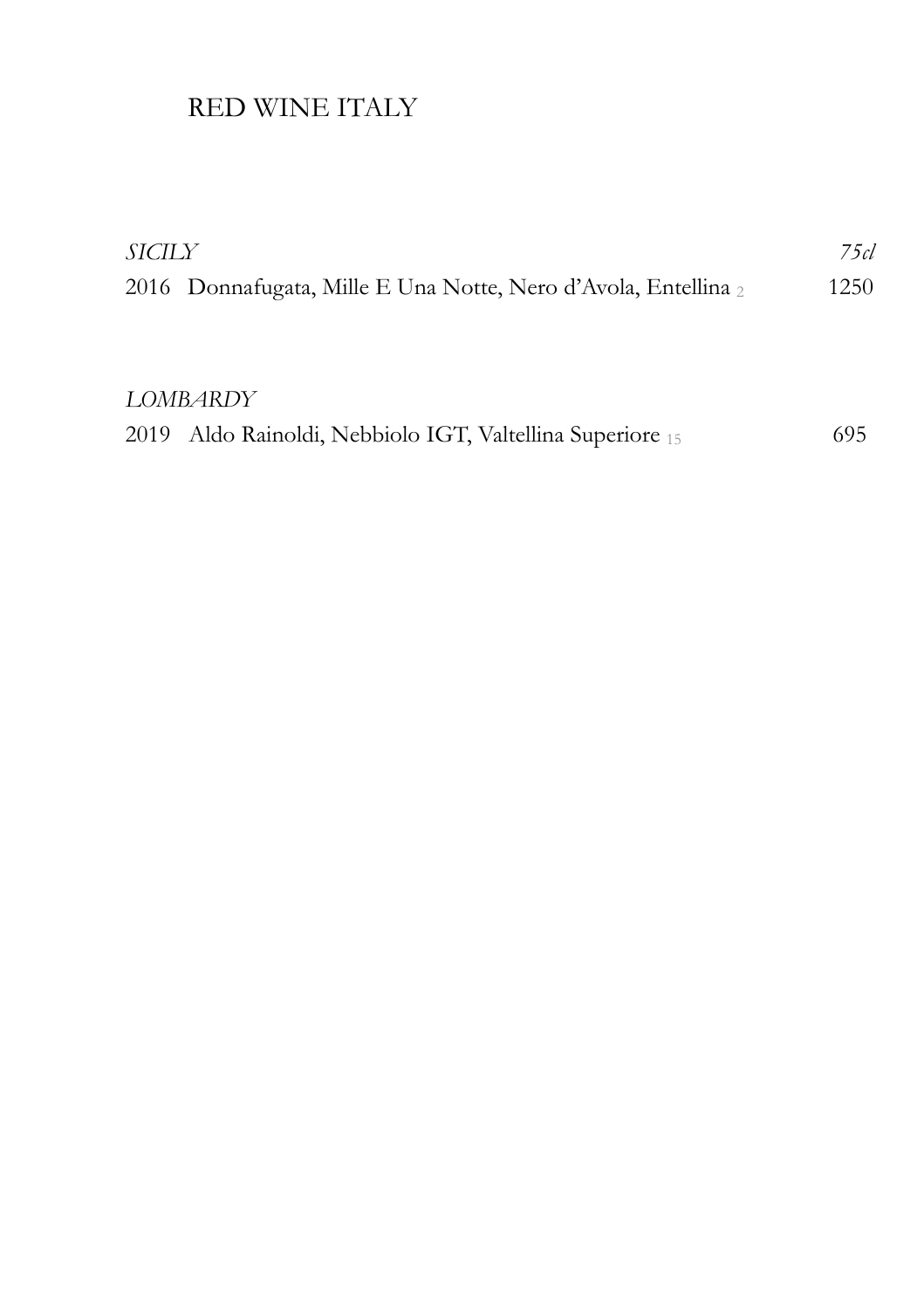# RED WINE ITALY

#### *PIEDMONT*

| 2017 | Brovia, Barolo 6                                  | 1350 |
|------|---------------------------------------------------|------|
| 2017 | Brovia, Barolo, "Brea Vigna Ca'Mia" 16            | 1695 |
| 2017 | Brovia, Barolo, "Rocche di Castiglione" 5         | 1695 |
| 2017 | Brovia, Barolo, "Villero" 24                      | 1695 |
| 2008 | The Vinum, Barbaresco 11                          | 1195 |
| 2020 | Scarzello, Langhe Nebbiolo 22                     | 790  |
| 1999 | Fontanafredda, Lazzarito Barolo* 14               | 2790 |
| 2001 | Gaja, Barbaresco* $7$                             | 6875 |
| 2017 | Guiseppe Cortese, "Rabajà", Barbaresco 19         | 1295 |
| 2005 | La Spinetta, Barolo Campé Vürsù* 14               | 3470 |
| 2016 | Massolino, Barolo Marcheria, Serralunga d'Alba 15 | 1550 |
| 2016 | Massolino, Barolo Parussi, Serralunga d'Alba 10   | 1550 |
| 2009 | Michele Chiarlo, Cerequio Barolo 14               | 2095 |
| 2020 | Borgogno Langhe Rosso 16                          | 630  |
| 2015 | Roagna, Barbaresco Pajé, "Vecchie Viti" 14        | 2995 |
| 2015 | Roagna, Barolo, Pira, "Vecchie Viti" 9            | 2995 |
| 2008 | Sandrone, Le Vigne Barolo* 14                     | 2490 |
| 2007 | Sandrone, Le Vigne Barolo* 8                      | 2750 |
| 2003 | Sobrero, Riserva Pernanno, Barolo 8               | 2350 |
| 2006 | Sobrero, Riserva Pernanno, Barolo 8               | 2550 |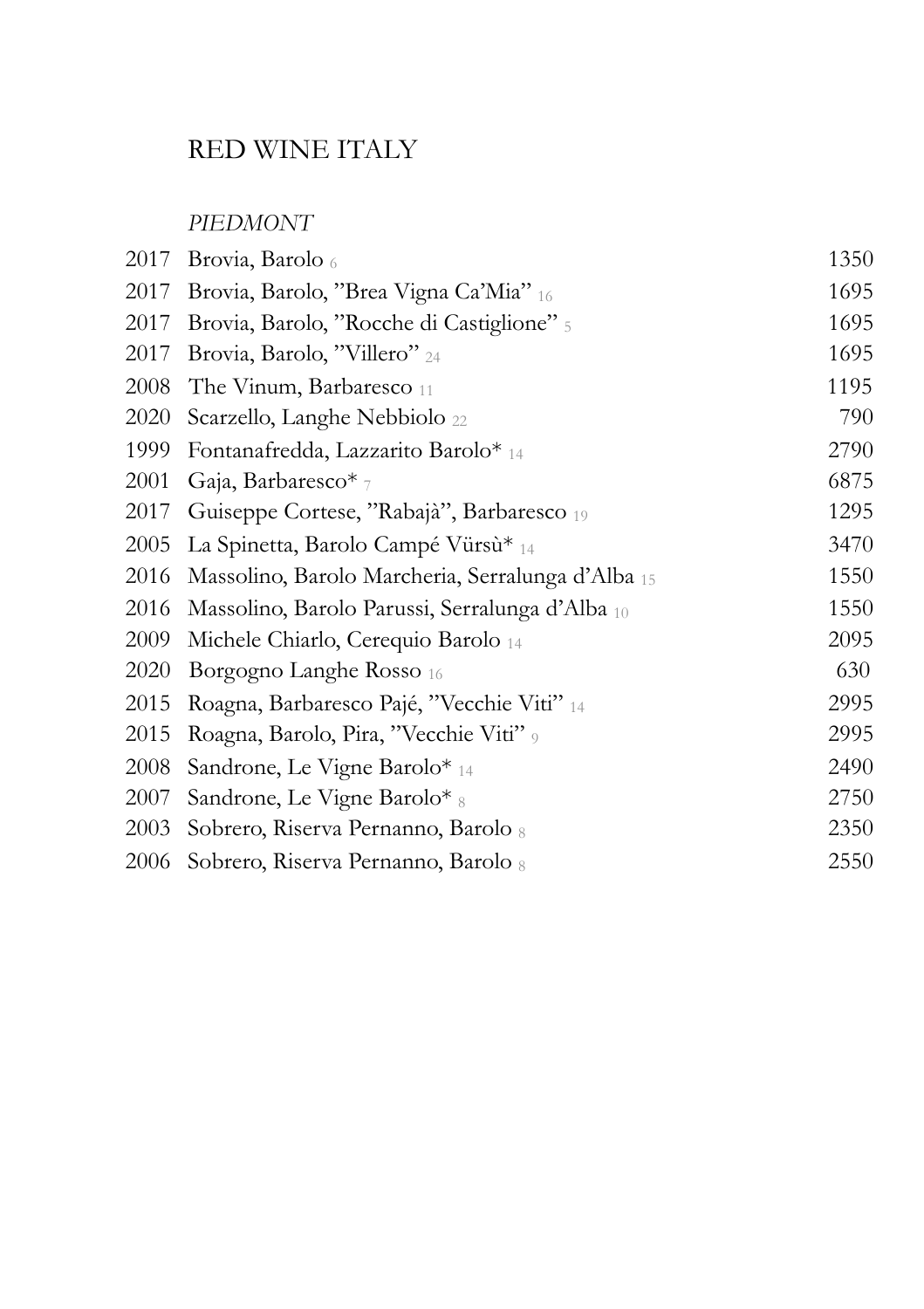# RED WINE ITALY

#### *TUSCANY*

| 2005 | Agricola Querciabella, Camartina 24                    |       | 2350 |
|------|--------------------------------------------------------|-------|------|
| 1999 | Avignonesi, Riserva, Vino Nobile di Montepulciano 18   |       | 1905 |
| 2013 | Biondi-Santi, Brunello di Montalcino, Riserva 19       |       | 6950 |
| 2013 | Brancaia, Ilatraia 23                                  |       | 1595 |
| 2012 | Brancaia, Ilatraia 19                                  |       | 1620 |
| 2011 | Brancaia, Ilatraia 23                                  |       | 1695 |
| 2007 | Brancaia, Ilatraia 18                                  |       | 1795 |
| 2005 | Brancaia, Ilatraia 18                                  |       | 1950 |
| 2020 | Brolio, Chianti Classico 5                             |       | 590  |
| 2015 | Le Macchiole, Messorio* 24                             |       | 3075 |
| 1998 | Le Macchiole, Paleo Rosso 24                           |       | 3350 |
| 1997 | Le Macchiole, Paleo Rosso 24*                          |       | 3650 |
| 2017 | Le Novelire, Re Diale, Bolgheri Superiore 16           |       | 1070 |
| 2018 | Marchesi Antinori, Guado al Tasso 10                   |       | 1995 |
| 2006 | Marchesi Mazzei, Siepi Castello di Fonterutoli x2      | 150c1 | 4200 |
| 2006 | Poliziano, Vino Nobile di Montepulciano "Asinone"* 20  |       | 2150 |
| 2004 | Poliziano, Vino Nobile di Montepulciano "Asinone" 20   |       | 2150 |
| 2001 | Poliziano, Vino Nobile di Montepulciano "Asinone" 19   |       | 2300 |
| 1999 | Poliziano, Vino Nobile di Montepulciano "Asinone" 20   |       | 2600 |
| 2012 | Riecine Rosso Toscana IGT, "Riecine di Riecine" x2     | 150c1 | 1885 |
| 1994 | Tenute Folonari, Cabreo Il Borgo 22                    |       | 1995 |
| 2006 | Tenuta dell'Ornellaia, Ornellaia Bolgheri Superiore 24 |       | 4380 |
| 1982 | Tenuta San Guido, Sassicaia 24                         |       | 5250 |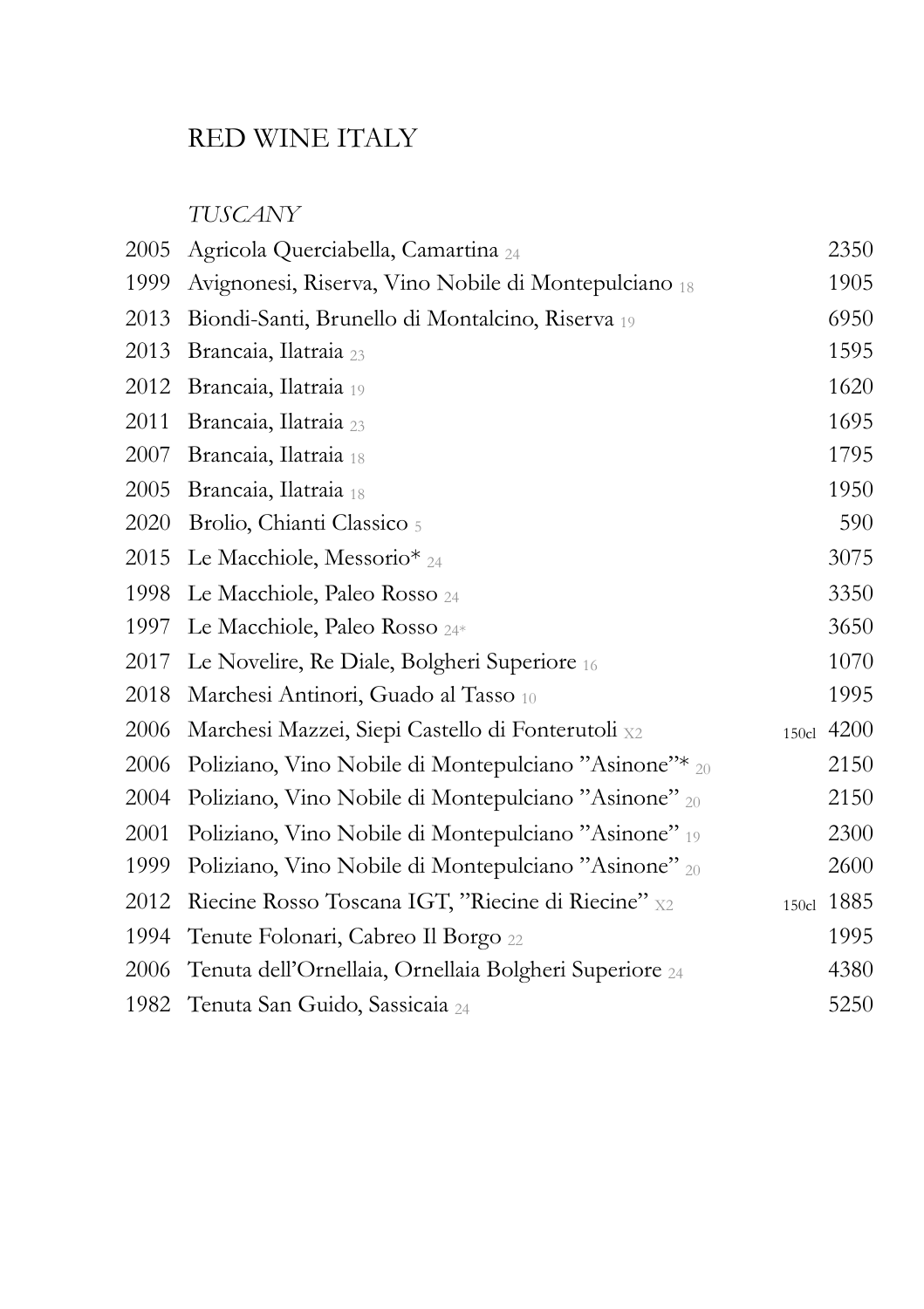#### RED WINE USA

|      | CENTRAL COAST                                              |            |
|------|------------------------------------------------------------|------------|
|      | 2016 Calera, Mt Harlan Ryan, Pinot Noir 11                 | 1390       |
|      |                                                            |            |
|      | SANTA BARBARA                                              |            |
| 2019 | Domaine de la Côte Santa Rita Hills Pinot Noir 1           | 1995       |
|      | 2019 Piedrasassi P.S. Syrah ac                             | 885        |
|      |                                                            |            |
|      | SONOMA COAST                                               |            |
| 2019 | Littorai, One Acre Pinot Noir* x2                          | 150cl 4350 |
| 2019 | PAX, Gamay Noir, Sonoma Coast 8                            | 1150       |
| 2020 | PAX, Gamay Noir, Alpine Peaks, Sonoma Coast 10             | 1050       |
| 2015 | PAX Mahle, Sun Chase Vineyard, "Wind Gap", Pinot Noir 7    | 1150       |
| 2017 | Walter Hansel, Cahill Lane Vineyard, Pinot Noir 11         | 1180       |
|      |                                                            |            |
|      | OREGON                                                     |            |
|      | 2016 Evening Land, "La Source", Pinot Noir, Oregon 12      | 1650       |
|      |                                                            |            |
|      | NAPA VALLEY                                                |            |
| 2011 | Herchey Vineyard, DANA Cabernet Sauvignon, Napa Valley 4   | 4800       |
| 2014 | Onda, Cabernet Sauvignon, Napa Valley 4                    | 2995       |
| 2018 | Stag's Leap Wine Cellars, Hands of Time Red Blend 2        | 950        |
| 2016 | Long Meadow Ranch, LMR Cabernet Sauvignon 5                | 1250       |
| 2015 | Long Meadow Ranch, Rutherford Estate, Cabernet Sauvignon 3 | 1360       |
|      |                                                            |            |
|      |                                                            |            |

# *WASHINGTON STATE*

|  | 2004 TWOSON, Hedge Family, Washington State, Cab. Franc x2 |  |  |  | 150cl 2950 |
|--|------------------------------------------------------------|--|--|--|------------|
|--|------------------------------------------------------------|--|--|--|------------|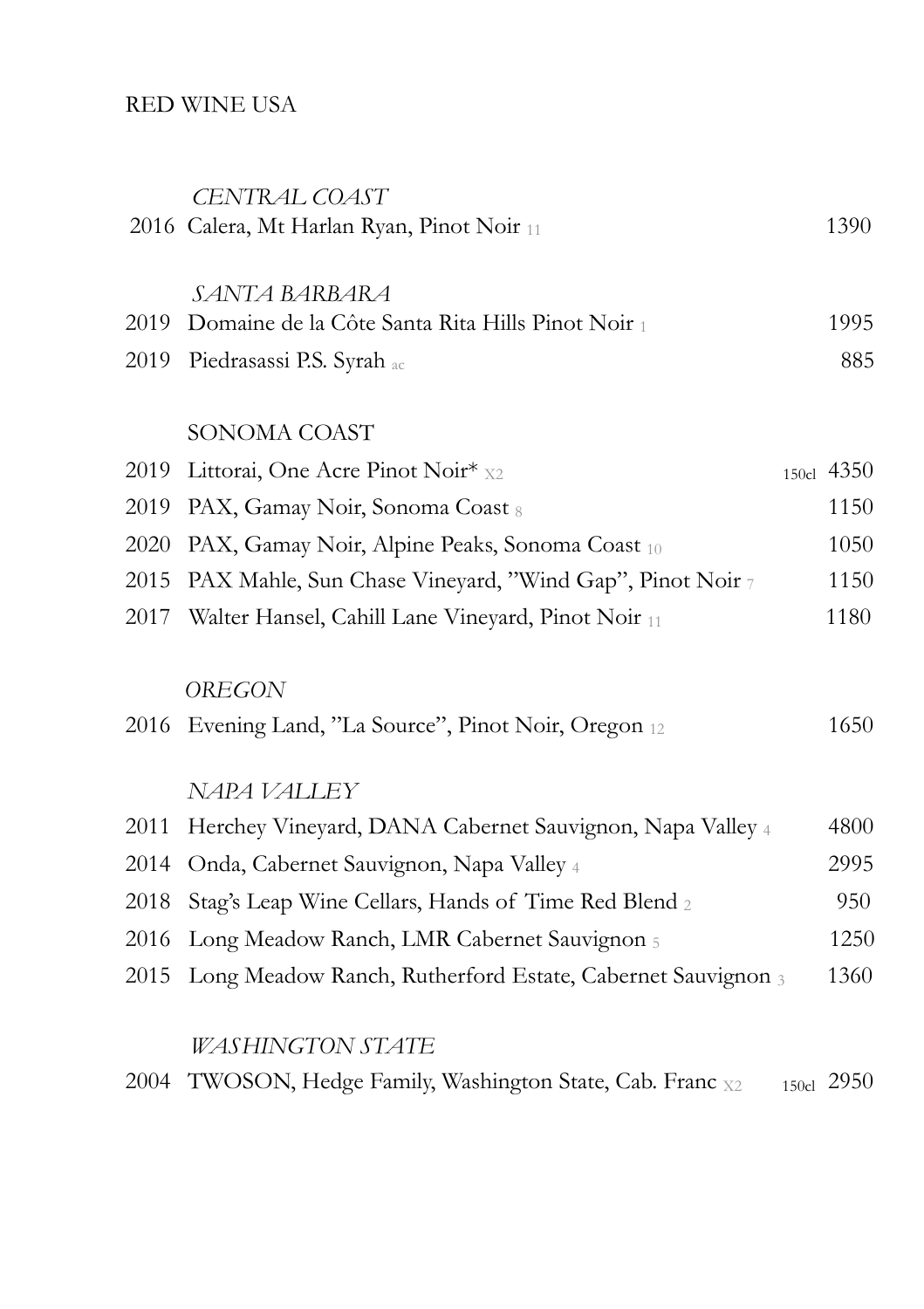# RED WINE ELSEWHERE IN THE WORLD

#### *AUSTRIA*

| 2018 | Gut Oggau, Bertholdi, Burgenland 1                       | 1380 |
|------|----------------------------------------------------------|------|
| 2018 | Gut Oggau, Joschuari, Burgenland 23                      | 1295 |
| 2012 | Gut Oggau Joschuari, Burgenland* 11                      | 1235 |
| 2018 | Christian Tchida, Non Tradition Rot, Burgenland 20       | 995  |
| 2020 | Wienbau Wenzel Wild + Free, Frank $_{10}$                | 795  |
|      | <b>CROATIA</b>                                           |      |
|      | 2019 Podrum Franjo, Muz, Istria 21                       | 745  |
|      | <b>PORTUGAL</b>                                          |      |
| 2019 | Macanita Vinhos, Tinto, Douro 21                         | 750  |
| 2019 | Macanita Vihos, Tinto Reserva, Douro 19                  | 950  |
|      | SPAIN                                                    |      |
| 2020 | Adegas Guímaro Mencia, Ribeira Sacra 9                   | 670  |
| 2019 | Comando G, Bruja de Rozas, Garnacha, Sierra de Gredos 22 | 795  |
| 2014 | Hacienda López de Haro, Reserva, Rioja 10                | 590  |
| 2015 | Telmo Rodriguez As Carborcas, Mencia, Valdeorras 11      | 1350 |
| 2019 | Quinta Milú, La Cometa, Ribera Del Duero                 | 750  |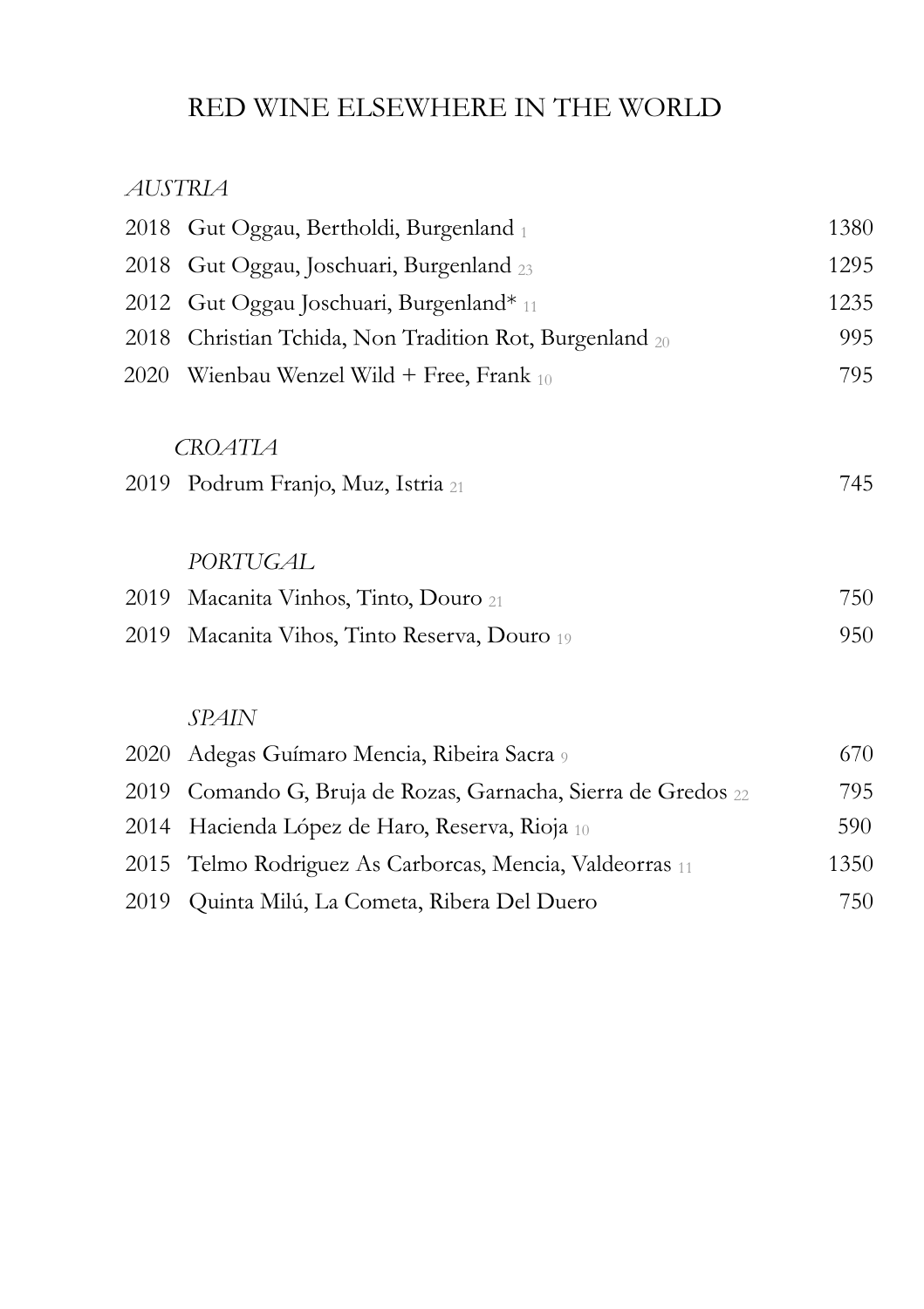# RED WINE ELSEWHERE IN THE WORLD

| AUSTRALIA                                                      | 75cl |
|----------------------------------------------------------------|------|
| 2021 Bloody Hill Villages, Cabernet Sauvignon, Yarra Valley 17 | 820  |
| 2021 Bloody Hill Villages, Shiraz, Yarra Valley 8              | 820  |
| 2019 Tom Shobbrook, "Poolside", Syrah, Barossa 3               | 975  |
|                                                                |      |

#### *SOUTH AFRICA*

| 2018 Hartenberg, Cabernet Sauvignon, Stellenbosch 13  | 685.           |
|-------------------------------------------------------|----------------|
| 2020 Testalonga, Baby Bandito "Follow Your Dreams" x2 | $150c1$ $1250$ |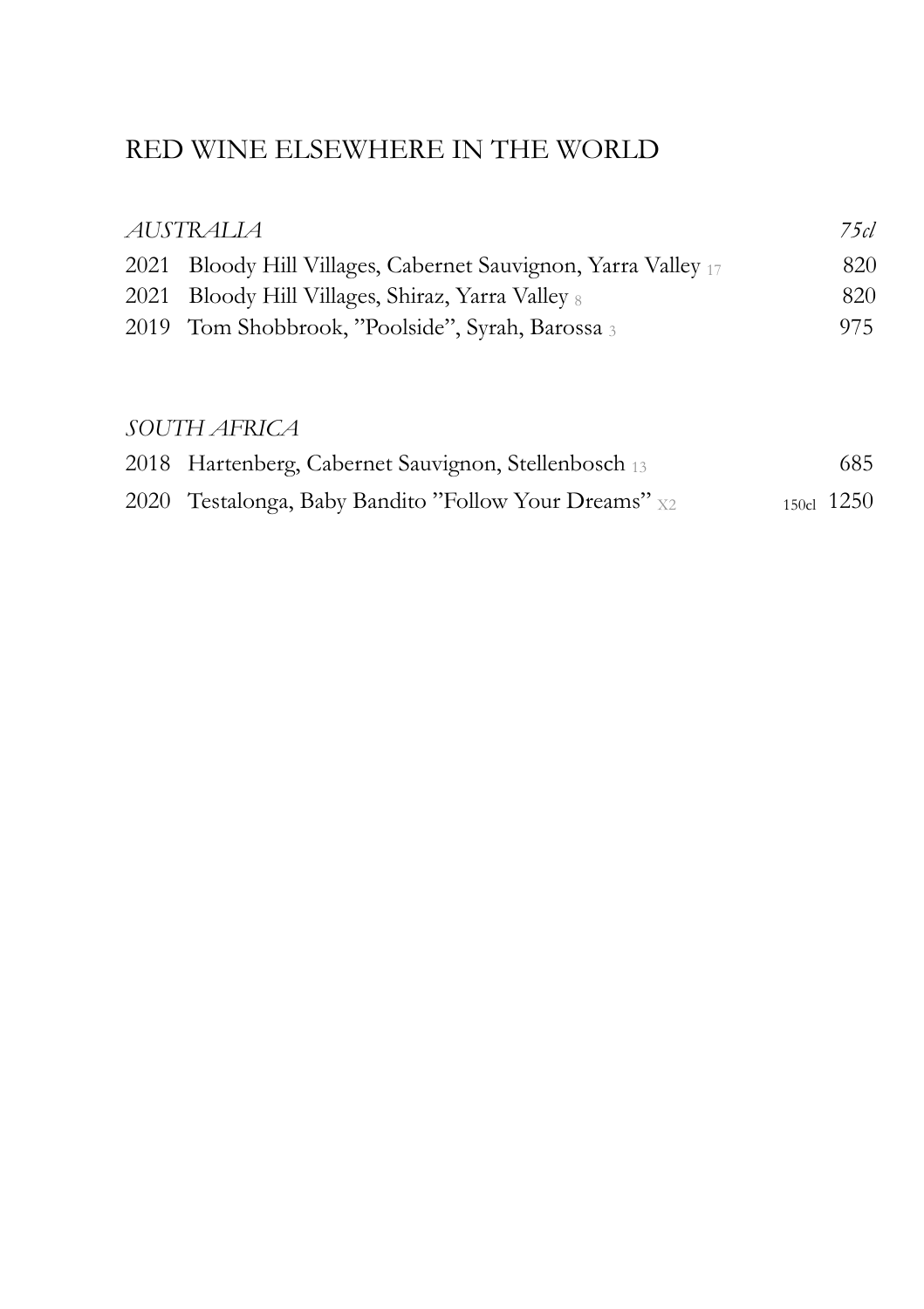# SWEET & FORTIFIED

|      | 2004 Bacalhôa Moscatel de Setúbal Superior V3:1              | 75cl   | 720  |
|------|--------------------------------------------------------------|--------|------|
|      | MV Barbeito "Rainwater" 5 y.o C3:9                           | 50c1   | 765  |
| NV   | Château de Arlay Macvin Blanc C3:10                          | 37,5cl | 715  |
| NV - | Château de Arlay Macvin Rouge $_{C3:10}$                     | 37,5cl | 715  |
|      | 2013 Château de Arlay Vin Jaune                              | 62cl   | 1085 |
|      | 2011 Fattoria di Fèlsina Vin Santo del Chianti Classico C3:1 | 37,5c1 | 815  |
|      | 2018 Kracher Beerenauslese Zweigelt C3:11                    | 37,5cl | 720  |
|      | MV Noé Pedro Ximénez, Sherry                                 | 50c1   | 825  |
|      | 2018 Pomologik, Rimfrost, Äppelcider C3:9                    | 37,5cl | 745  |
|      | 2018 Royal Tokaij, Late Harvest                              | 50c1   | 675  |
|      | 2021 Oddero, Moscato d'Asti                                  | 75cl   | 750  |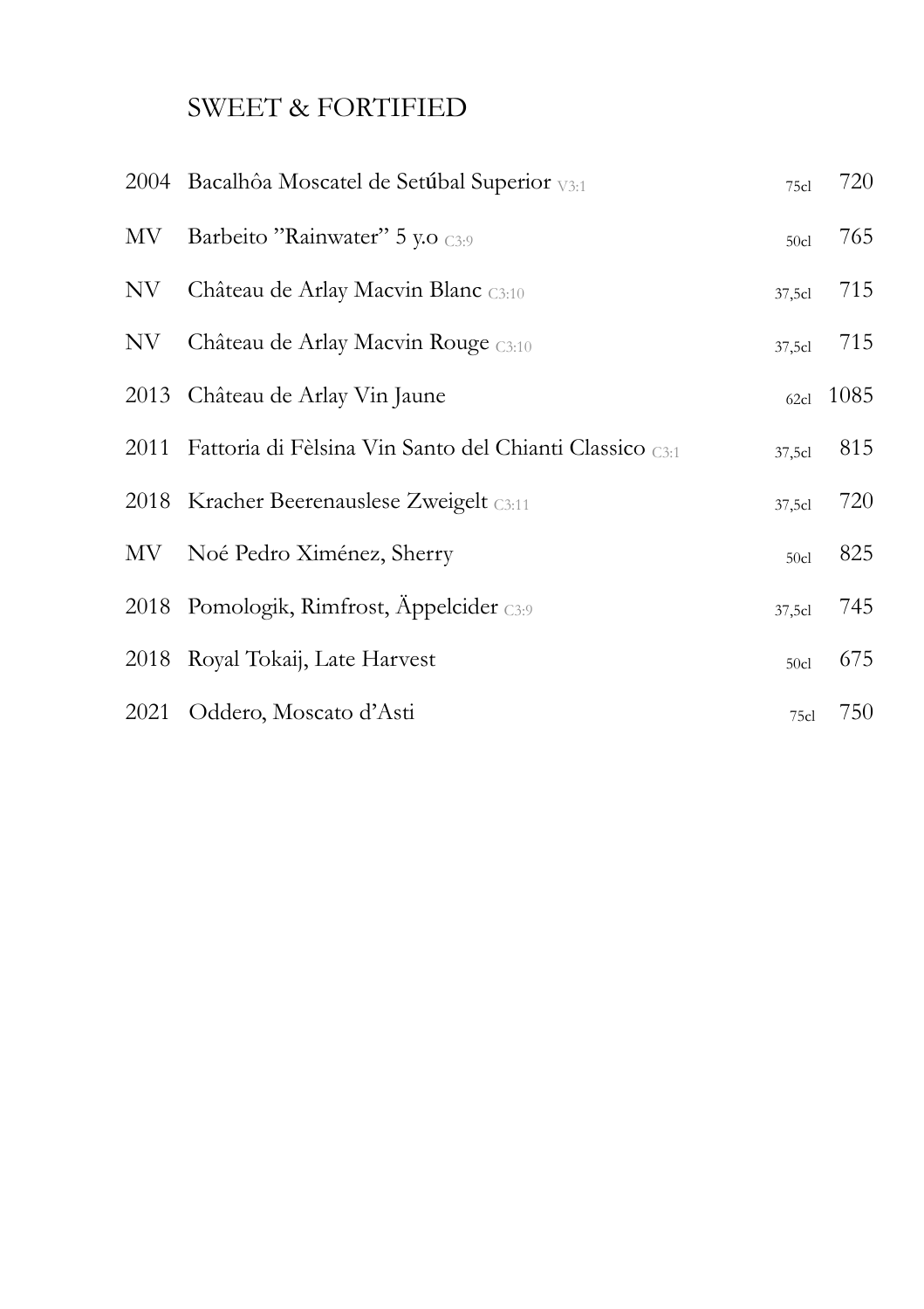# **SPIRITS**

| COGNAC & ARMAGNAC<br><b>Braastad VSOP</b> | cl<br>32 |
|-------------------------------------------|----------|
| Delamain Pale and Dry XO                  | 60       |
| Grosperrin Fins Bois 1990                 | 78       |
| Grosperrin MMC Cuvée 3 1979 17,5%         | 31       |
| Château de Lebron Armagnac 1998           | 71       |
| Tesseron Lot 90                           | 73       |
| Henessy XO                                | 103      |
| SINGLE MALT & IRISH                       |          |
| Jameson                                   | 26       |
| Johnnie Walker Black Label                | 28       |
| Balvenie 12 y/o Double Wood               | 35       |
| Mackmyra Svensk Rök                       | 45       |
| Mackmyra Svensk Ek Reserve                | 63       |
| Nikka Straight From The Barrel            | 58       |
| Nikka Super                               | 42       |
| Hatozaki Pure Malt                        | 35       |
| Caol Ila 12 y/o                           | 38       |
| Cragganmore $12 y/\text{o}$               | 33       |
| Dalwhinnie 15 y/ $\sigma$                 | 36       |
| Oban Single Malt 14 y/o                   | 43       |
| The Macallan Double Cask $18 y/\sigma$    | 137      |
| Lagavulin 16 y/ $\sigma$                  | 51       |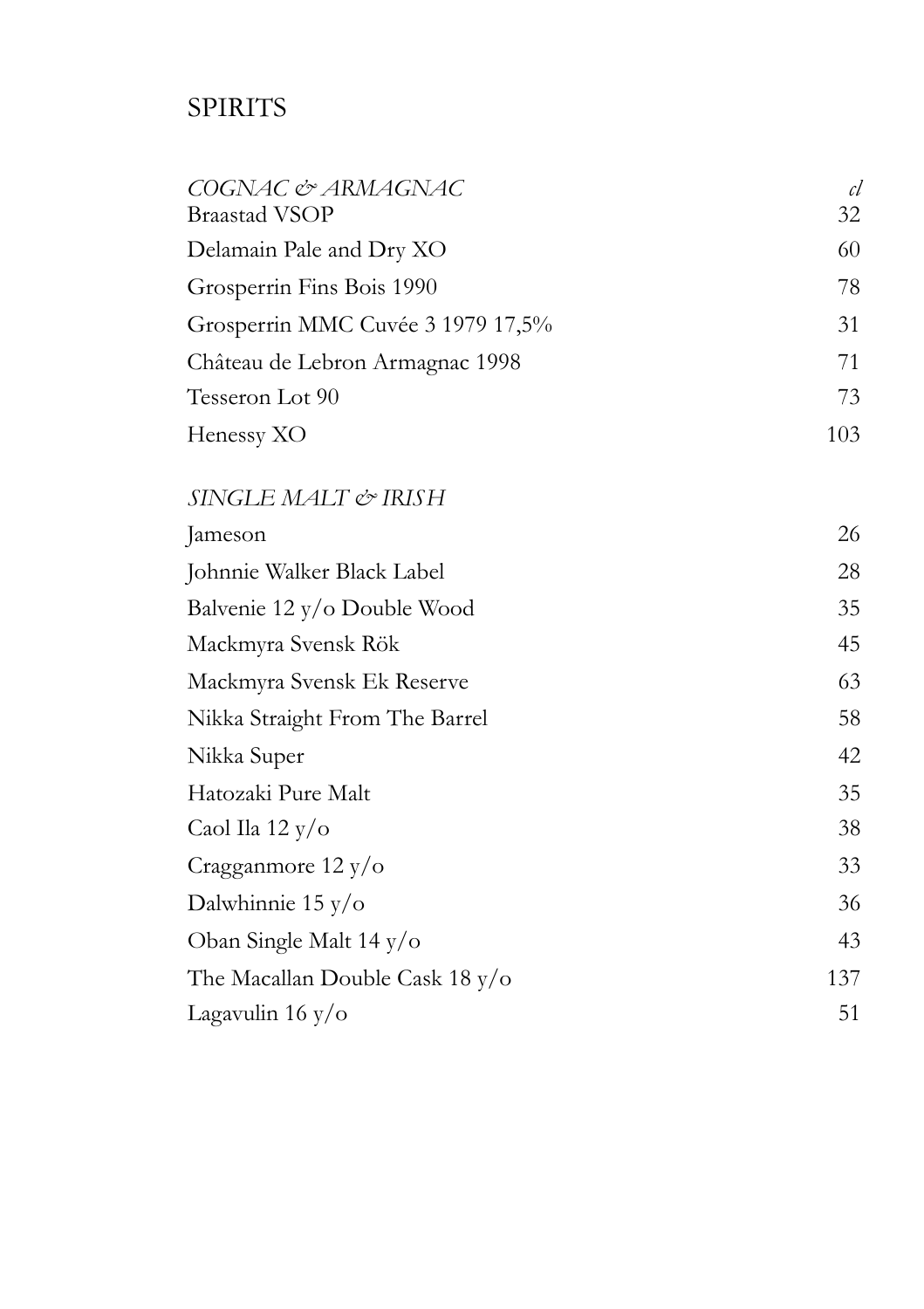# …SPIRITS

#### *BOURBON & RYE*

| 30 |
|----|
| 34 |
| 40 |
| 46 |
| 43 |
|    |

#### *RUM cl*

| Doorly's XO                     | 33 |
|---------------------------------|----|
| Appleton Estate $12 y/\text{o}$ | 33 |
| Appleton Estate 21 $y$ /o       | 85 |
| El Dorado 15 y/o                | 47 |
| El Dorado 21 y/o                | 68 |
| Zacapa Solera 23 y/o            | 45 |
| Zacapa XO                       | 84 |

| <i>AGAVE</i>       |    |
|--------------------|----|
| Ocho Blanco        | 30 |
| Fortaleza Blanco   | 63 |
| Fortaleza Reposado | 67 |
| Bruxo Nr 5 Tobala  | 71 |
| Montelobos Espadin |    |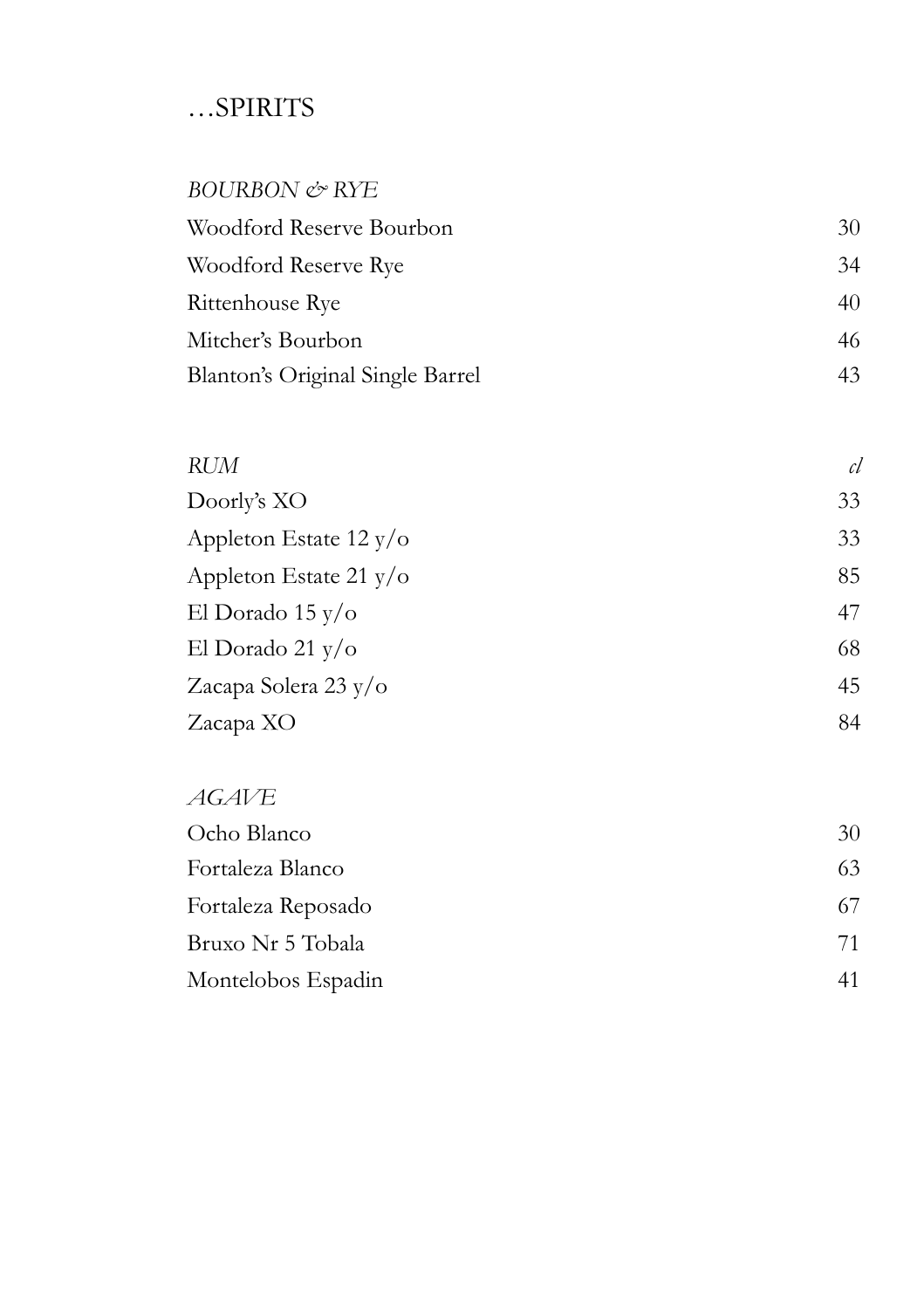# …SPIRITS

| <b>GRAPPA</b>                           |    |
|-----------------------------------------|----|
| Morelli & Figlio, "Gubbagrappa"         | 30 |
| Sarpa Di Poli                           | 32 |
| Poli Sassicaia                          | 73 |
| Marolo Barbera                          | 45 |
| Marolo Barbaresco                       | 56 |
| Sibona Moscato                          | 35 |
| Sibona Barolo                           | 42 |
| Castellare Sangiovese                   | 34 |
| Andres Scovero Grappa Nebbiolo          | 39 |
| Cascina delle Rose Grappa di Barbaresco | 54 |
| Romano Levi Bianca                      | 69 |
| Romano Levi Moscato                     | 69 |
| Romano Levi Barbaresco                  | 75 |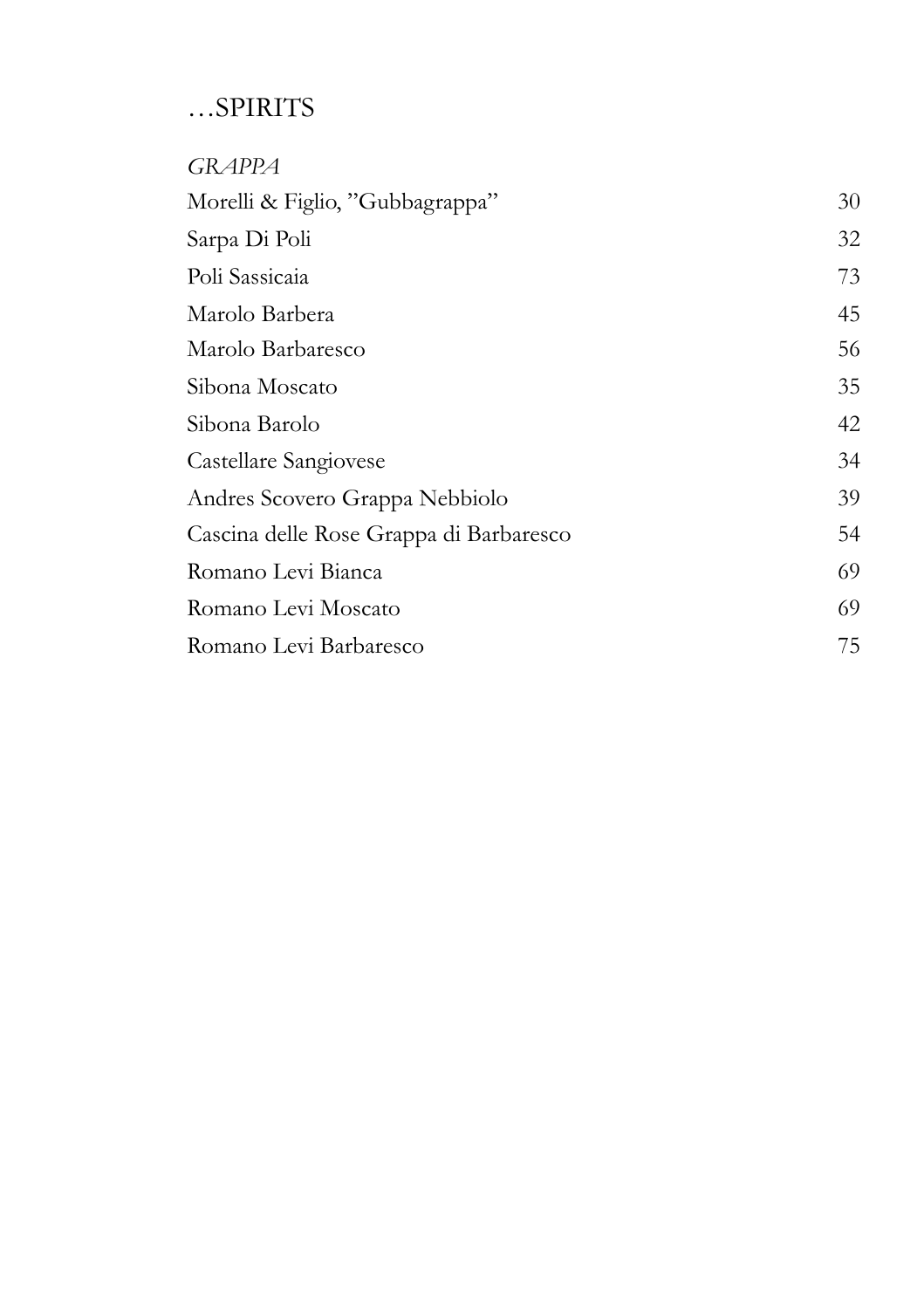# …SPIRITS

| CALVADOS, BRANDY & EAU DE VIE          | cl |
|----------------------------------------|----|
| <b>Boulard Grand Solage</b>            | 26 |
| Lairds Apple Brandy 7 y/o              | 38 |
| La Galotiere Vieux Pays d'Auge         | 30 |
| Domaine Duclos Fougeray Esprit         | 60 |
| La Ribaude 35ans Pays d'Auge           | 72 |
| Les Clos de Citots Eau de Vie de Cidre | 45 |
| Pacory Calvados 20 yo                  | 49 |
| Pacory Calvados VSOP                   | 31 |
| Roulot Eau-de-Vie de Poire Williams    | 77 |
| <b>LIQUOR</b>                          |    |
| Amaretto della Torre                   | 28 |
| Limoncello di Capri, Molinari          | 26 |
| Sambuca Ramazzotti                     | 26 |
| <b>Baileys</b>                         | 26 |
| Merlet Crème de Poire                  | 26 |
| Nardini Aqua di Cedro                  | 32 |
| Nardini Mandorla                       | 40 |
| AMARO/BITTER                           |    |
| Averna                                 | 26 |
| Branca Menta                           | 28 |
| Fernet Branca                          | 30 |
| Ramazzotti                             | 26 |
| Montenegro                             | 28 |
|                                        |    |